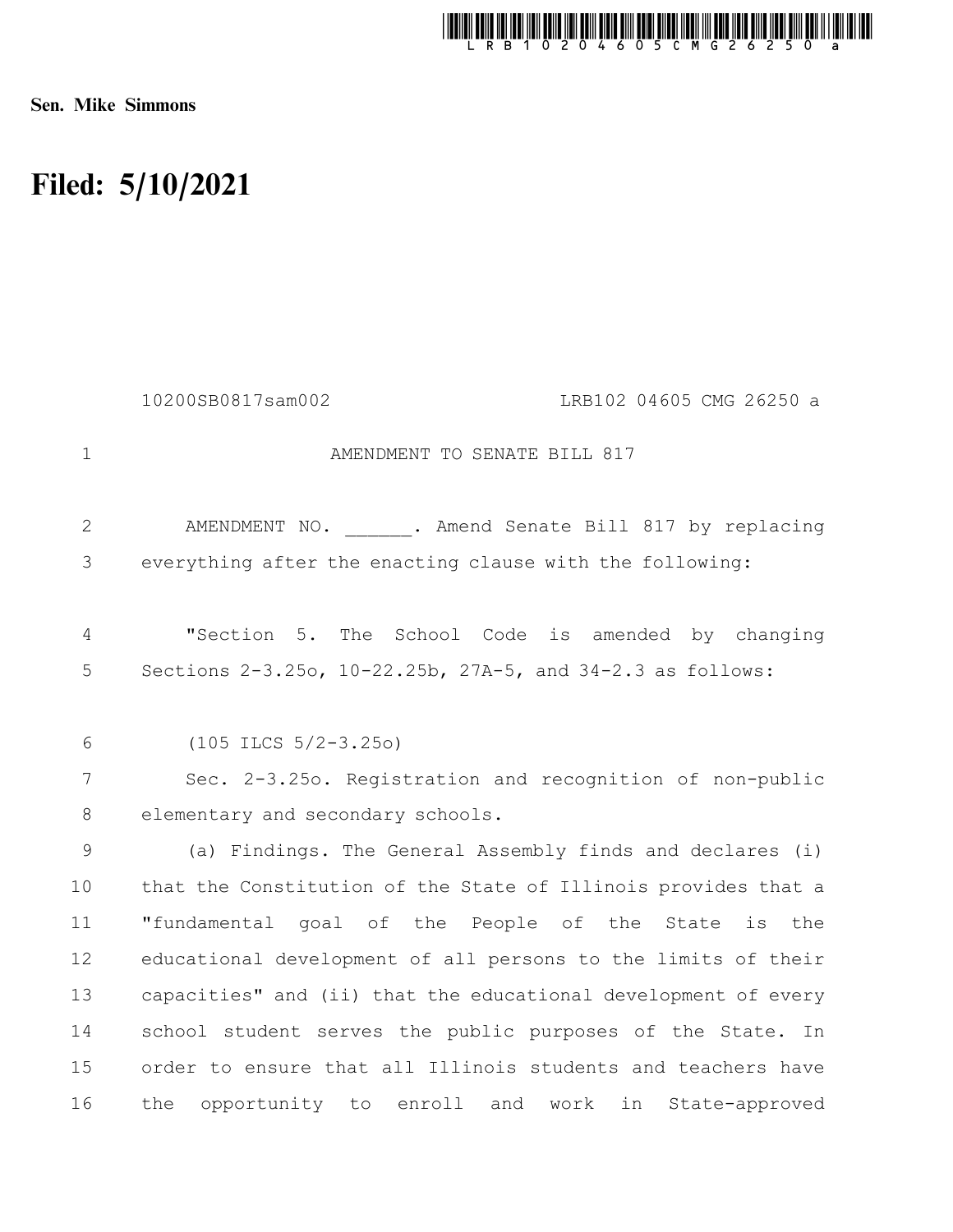educational institutions and programs, the State Board of Education shall provide for the voluntary registration and recognition of non-public elementary and secondary schools. 1 2 3

(b) Registration. All non-public elementary and secondary schools in the State of Illinois may voluntarily register with the State Board of Education on an annual basis. Registration shall be completed in conformance with procedures prescribed by the State Board of Education. Information required for registration shall include assurances of compliance (i) with federal and State laws regarding health examination and immunization, attendance, length of term, and nondiscrimination, including assurances that the school will not prohibit hairstyles historically associated with race, ethnicity, or hair texture, including, but not limited to, protective hairstyles such as braids, locks, and twists, and (ii) with applicable fire and health safety requirements. 4 5 6 7 8 9 10 11 12 13 14 15 16

(c) Recognition. All non-public elementary and secondary schools in the State of Illinois may voluntarily seek the status of "Non-public School Recognition" from the State Board of Education. This status may be obtained by compliance with administrative guidelines and review procedures as prescribed by the State Board of Education. The guidelines and procedures must recognize that some of the aims and the financial bases of non-public schools are different from public schools and will not be identical to those for public schools, nor will they be more burdensome. The guidelines and procedures must also 17 18 19 20 21 22 23 24 25 26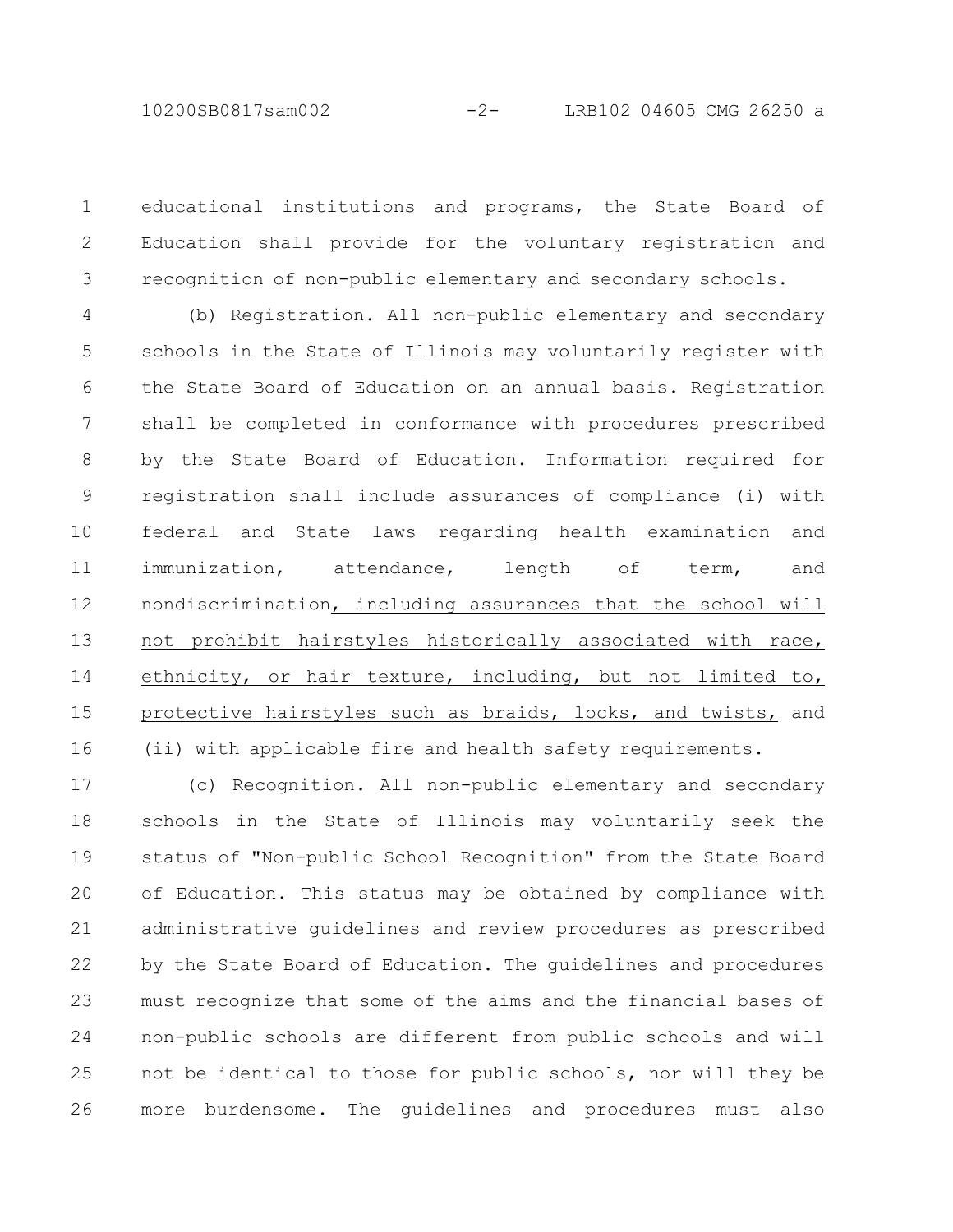recognize the diversity of non-public schools and shall not impinge upon the noneducational relationships between those schools and their clientele. 1 2 3

(c-5) Prohibition against recognition. A non-public elementary or secondary school may not obtain "Non-public School Recognition" status unless the school requires all certified and non-certified applicants for employment with the school, after July 1, 2007, to authorize a fingerprint-based criminal history records check as a condition of employment to determine if such applicants have been convicted of any of the enumerated criminal or drug offenses set forth in Section 21B-80 of this Code or have been convicted, within 7 years of the application for employment, of any other felony under the laws of this State or of any offense committed or attempted in any other state or against the laws of the United States that, if committed or attempted in this State, would have been punishable as a felony under the laws of this State. 4 5 6 7 8 9 10 11 12 13 14 15 16 17

Authorization for the check shall be furnished by the applicant to the school, except that if the applicant is a substitute teacher seeking employment in more than one non-public school, a teacher seeking concurrent part-time employment positions with more than one non-public school (as a reading specialist, special education teacher, or otherwise), or an educational support personnel employee seeking employment positions with more than one non-public school, then only one of the non-public schools employing the 18 19 20 21 22 23 24 25 26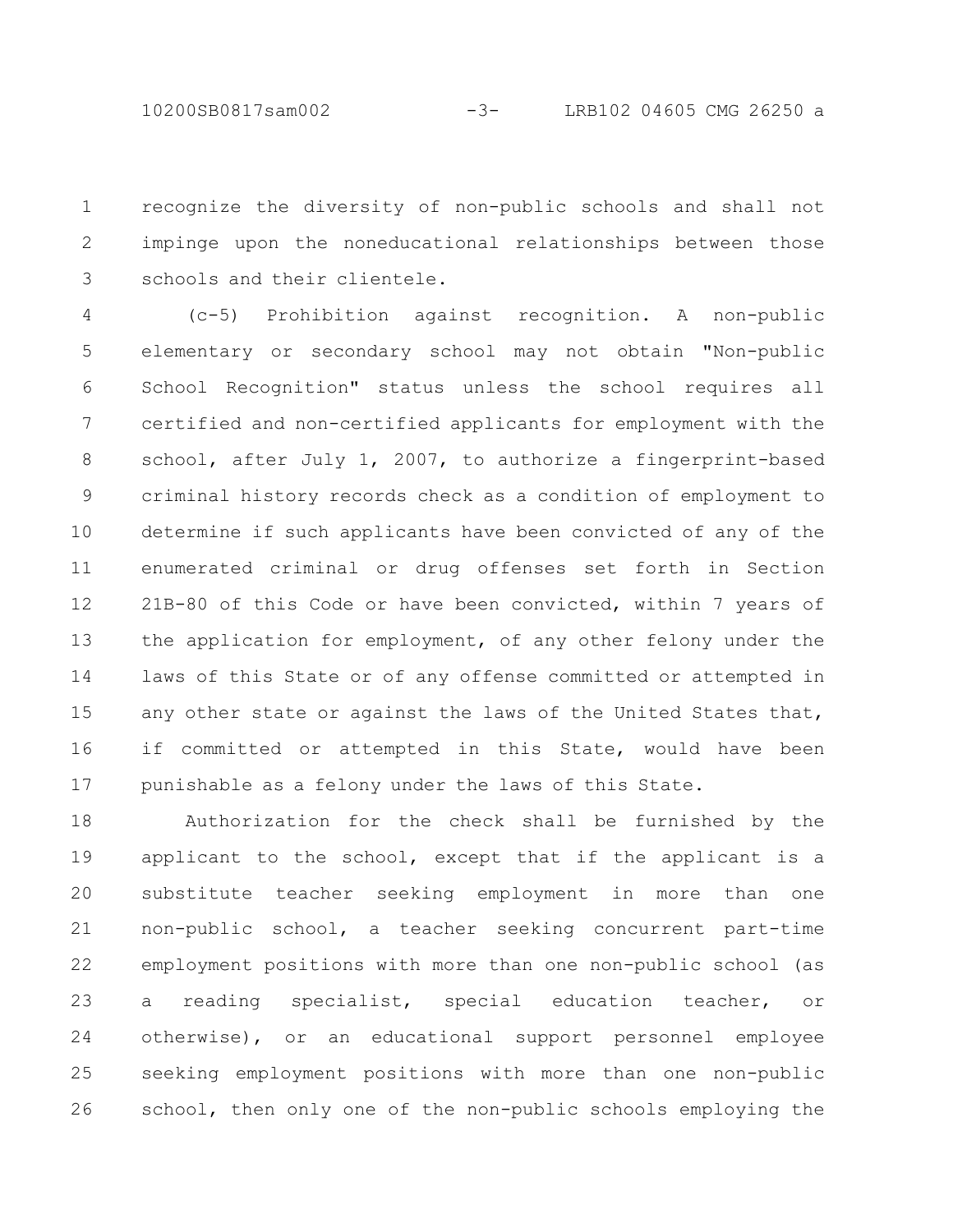10200SB0817sam002 -4- LRB102 04605 CMG 26250 a

individual shall request the authorization. Upon receipt of this authorization, the non-public school shall submit the applicant's name, sex, race, date of birth, social security number, fingerprint images, and other identifiers, as prescribed by the Department of State Police, to the Department of State Police. 1 2 3 4 5 6

The Department of State Police and Federal Bureau of Investigation shall furnish, pursuant to a fingerprint-based criminal history records check, records of convictions, forever and hereafter, until expunged, to the president or principal of the non-public school that requested the check. The Department of State Police shall charge that school a fee for conducting such check, which fee must be deposited into the State Police Services Fund and must not exceed the cost of the inquiry. Subject to appropriations for these purposes, the State Superintendent of Education shall reimburse non-public schools for fees paid to obtain criminal history records checks under this Section. 7 8 9 10 11 12 13 14 15 16 17 18

A non-public school may not obtain recognition status unless the school also performs a check of the Statewide Sex Offender Database, as authorized by the Sex Offender Community Notification Law, for each applicant for employment, after July 1, 2007, to determine whether the applicant has been adjudicated a sex offender. 19 20 21 22 23 24

Any information concerning the record of convictions obtained by a non-public school's president or principal under 25 26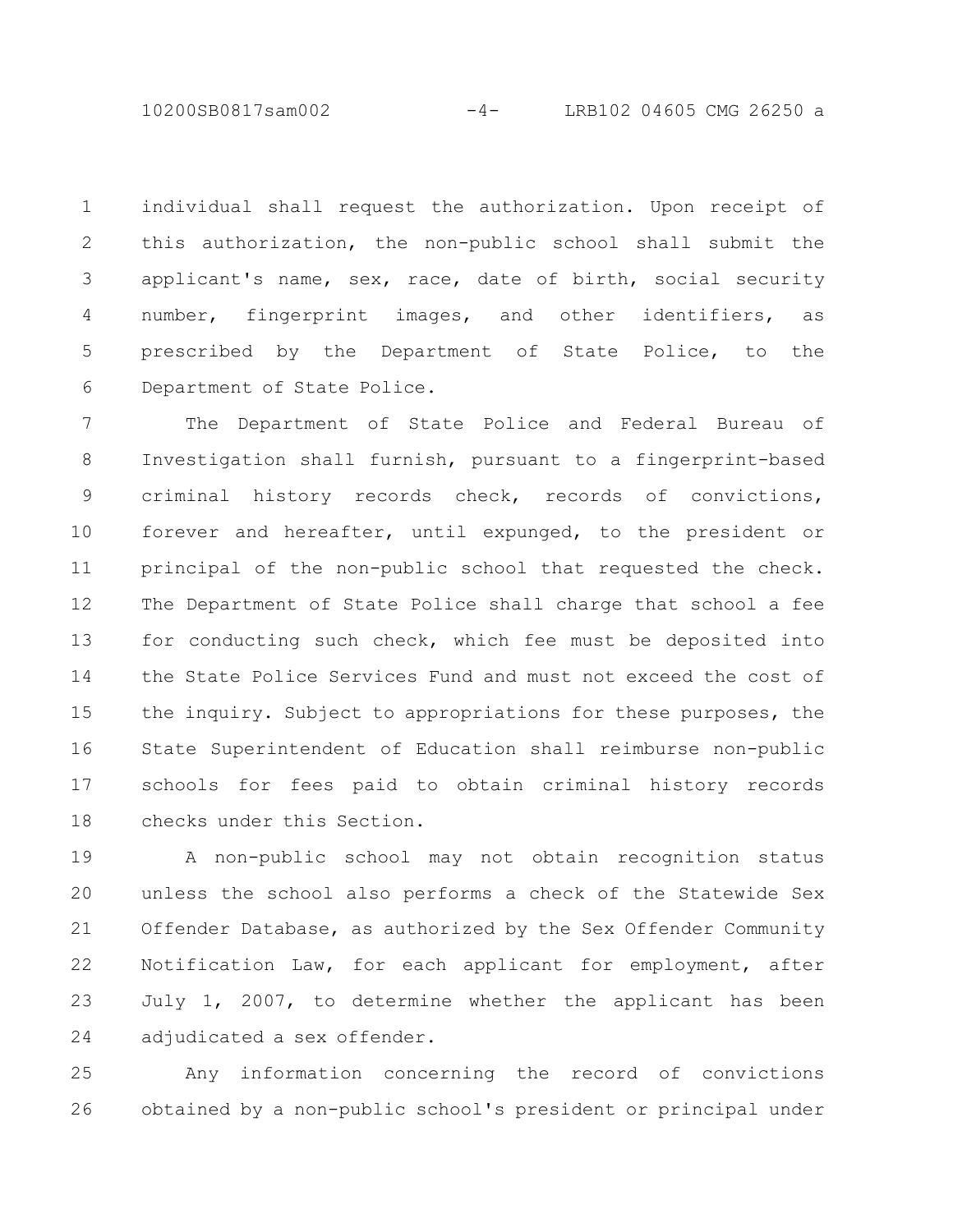10200SB0817sam002 -5- LRB102 04605 CMG 26250 a

this Section is confidential and may be disseminated only to the governing body of the non-public school or any other person necessary to the decision of hiring the applicant for employment. A copy of the record of convictions obtained from the Department of State Police shall be provided to the applicant for employment. Upon a check of the Statewide Sex Offender Database, the non-public school shall notify the applicant as to whether or not the applicant has been identified in the Sex Offender Database as a sex offender. Any information concerning the records of conviction obtained by the non-public school's president or principal under this Section for a substitute teacher seeking employment in more than one non-public school, a teacher seeking concurrent part-time employment positions with more than one non-public school (as a reading specialist, special education teacher, or otherwise), or an educational support personnel employee seeking employment positions with more than one non-public school may be shared with another non-public school's principal or president to which the applicant seeks employment. Any unauthorized release of confidential information may be a violation of Section 7 of the Criminal Identification Act. 1 2 3 4 5 6 7 8 9 10 11 12 13 14 15 16 17 18 19 20 21 22

No non-public school may obtain recognition status that knowingly employs a person, hired after July 1, 2007, for whom a Department of State Police and Federal Bureau of Investigation fingerprint-based criminal history records check 23 24 25 26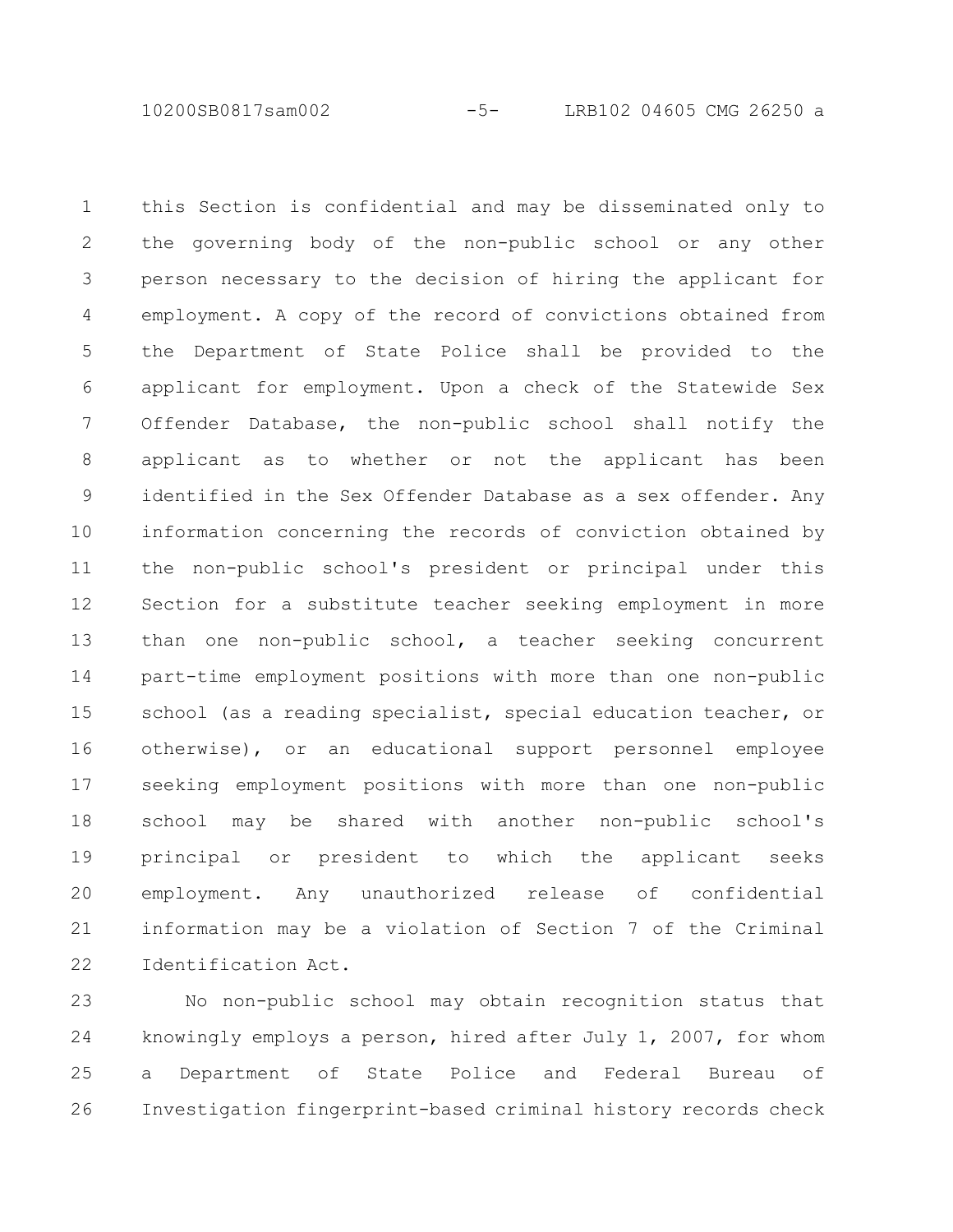10200SB0817sam002 -6- LRB102 04605 CMG 26250 a

and a Statewide Sex Offender Database check has not been initiated or who has been convicted of any offense enumerated in Section 21B-80 of this Code or any offense committed or attempted in any other state or against the laws of the United States that, if committed or attempted in this State, would have been punishable as one or more of those offenses. No non-public school may obtain recognition status under this Section that knowingly employs a person who has been found to be the perpetrator of sexual or physical abuse of a minor under 18 years of age pursuant to proceedings under Article II of the Juvenile Court Act of 1987. 1 2 3 4 5 6 7 8 9 10 11

In order to obtain recognition status under this Section, a non-public school must require compliance with the provisions of this subsection (c-5) from all employees of persons or firms holding contracts with the school, including, but not limited to, food service workers, school bus drivers, and other transportation employees, who have direct, daily contact with pupils. Any information concerning the records of conviction or identification as a sex offender of any such employee obtained by the non-public school principal or president must be promptly reported to the school's governing body. 12 13 14 15 16 17 18 19 20 21 22

Prior to the commencement of any student teaching experience or required internship (which is referred to as student teaching in this Section) in any non-public elementary or secondary school that has obtained or seeks to obtain 23 24 25 26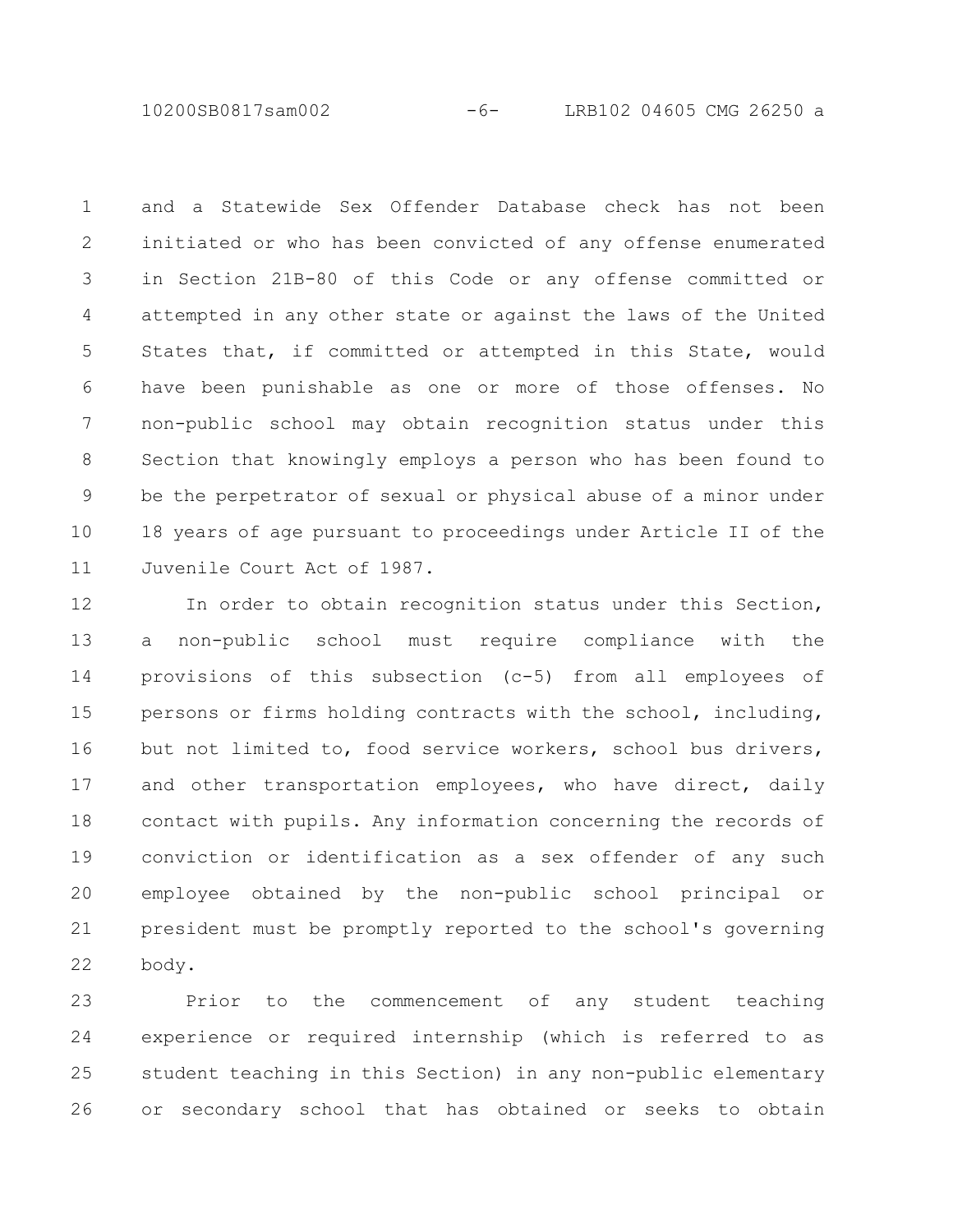10200SB0817sam002 -7- LRB102 04605 CMG 26250 a

recognition status under this Section, a student teacher is required to authorize a fingerprint-based criminal history records check. Authorization for and payment of the costs of the check must be furnished by the student teacher to the chief administrative officer of the non-public school where the student teaching is to be completed. Upon receipt of this authorization and payment, the chief administrative officer of the non-public school shall submit the student teacher's name, sex, race, date of birth, social security number, fingerprint images, and other identifiers, as prescribed by the Department of State Police, to the Department of State Police. The Department of State Police and the Federal Bureau of Investigation shall furnish, pursuant to a fingerprint-based criminal history records check, records of convictions, forever and hereinafter, until expunged, to the chief administrative officer of the non-public school that requested the check. The Department of State Police shall charge the school a fee for conducting the check, which fee must be passed on to the student teacher, must not exceed the cost of the inquiry, and must be deposited into the State Police Services Fund. The school shall further perform a check of the Statewide Sex Offender Database, as authorized by the Sex Offender Community Notification Law, and of the Statewide Murderer and Violent Offender Against Youth Database, as authorized by the Murderer and Violent Offender Against Youth Registration Act, for each student teacher. No school that has 1 2 3 4 5 6 7 8 9 10 11 12 13 14 15 16 17 18 19 20 21 22 23 24 25 26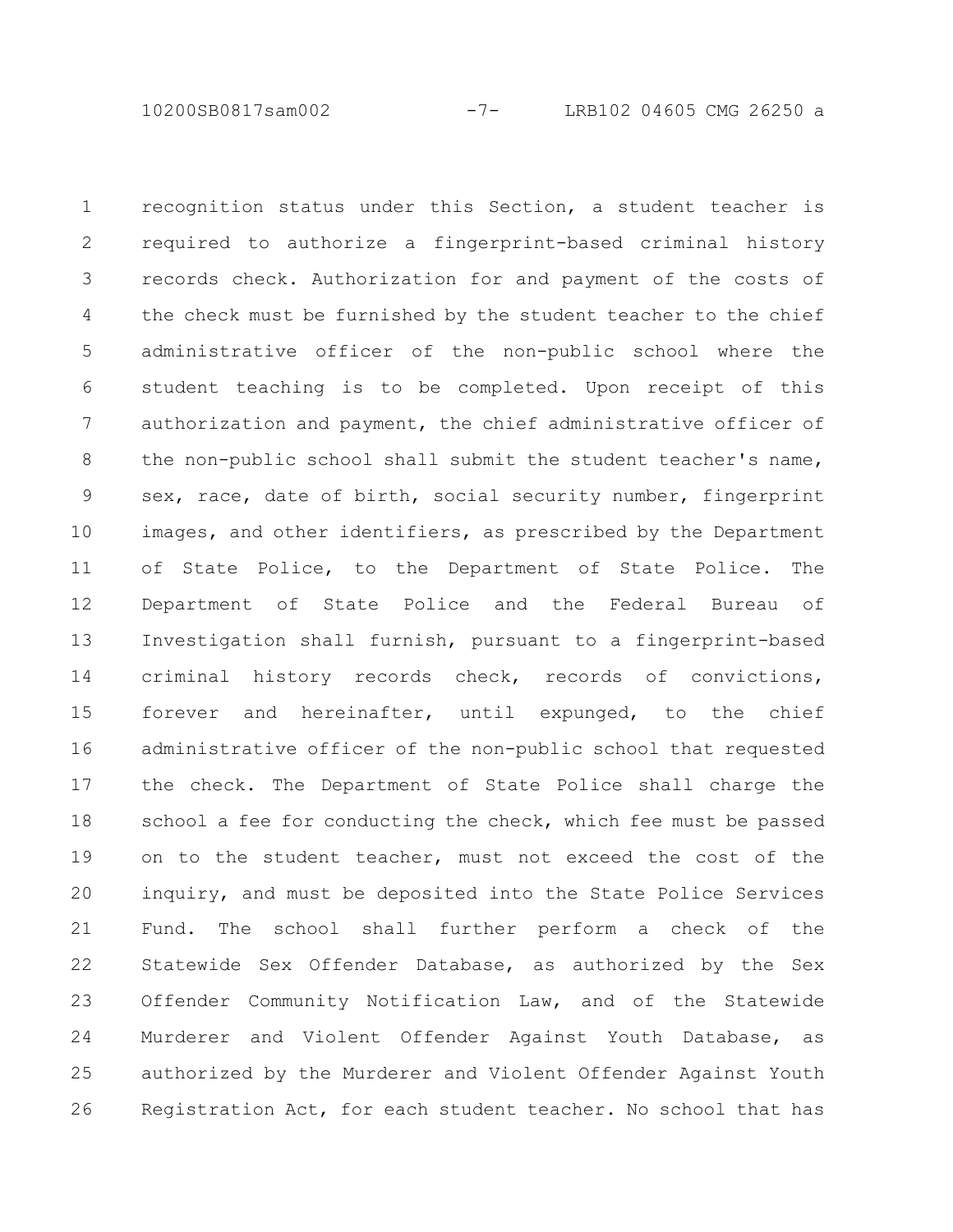10200SB0817sam002 -8- LRB102 04605 CMG 26250 a

obtained or seeks to obtain recognition status under this Section may knowingly allow a person to student teach for whom a criminal history records check, a Statewide Sex Offender Database check, and a Statewide Murderer and Violent Offender Against Youth Database check have not been completed and reviewed by the chief administrative officer of the non-public school. 1 2 3 4 5 6 7

A copy of the record of convictions obtained from the Department of State Police must be provided to the student teacher. Any information concerning the record of convictions obtained by the chief administrative officer of the non-public school is confidential and may be transmitted only to the chief administrative officer of the non-public school or his or her designee, the State Superintendent of Education, the State Educator Preparation and Licensure Board, or, for clarification purposes, the Department of State Police or the Statewide Sex Offender Database or Statewide Murderer and Violent Offender Against Youth Database. Any unauthorized release of confidential information may be a violation of Section 7 of the Criminal Identification Act. 8 9 10 11 12 13 14 15 16 17 18 19 20

No school that has obtained or seeks to obtain recognition status under this Section may knowingly allow a person to student teach who has been convicted of any offense that would subject him or her to license suspension or revocation pursuant to Section 21B-80 of this Code or who has been found to be the perpetrator of sexual or physical abuse of a minor 21 22 23 24 25 26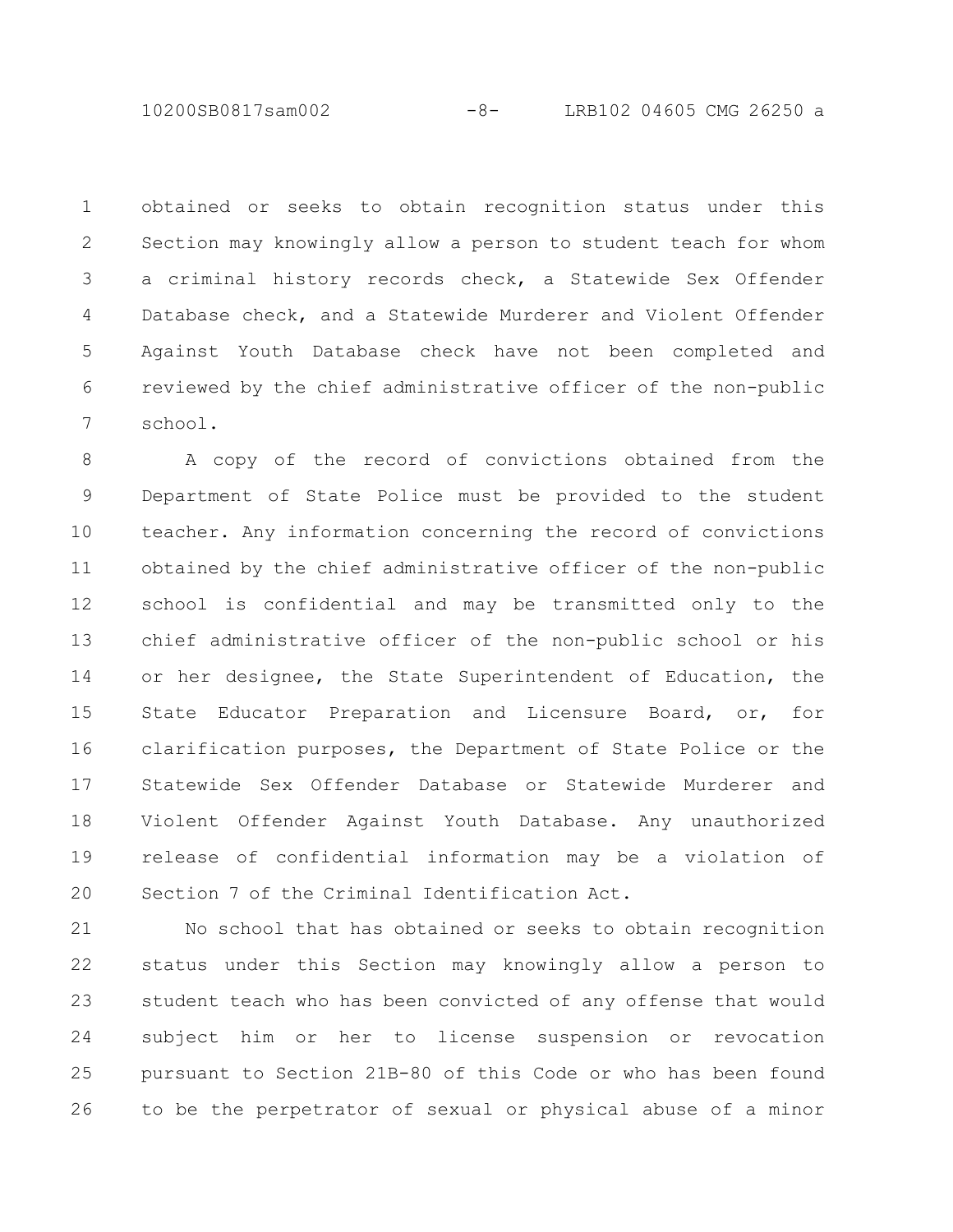10200SB0817sam002 -9- LRB102 04605 CMG 26250 a

under 18 years of age pursuant to proceedings under Article II of the Juvenile Court Act of 1987. 1 2

Any school that has obtained or seeks to obtain recognition status under this Section may not prohibit hairstyles historically associated with race, ethnicity, or hair texture, including, but not limited to, protective hairstyles such as braids, locks, and twists. 3 4 5 6 7

(d) Public purposes. The provisions of this Section are in the public interest, for the public benefit, and serve secular public purposes. 8 9 10

(e) Definition. For purposes of this Section, a non-public school means any non-profit, non-home-based, and non-public elementary or secondary school that is in compliance with Title VI of the Civil Rights Act of 1964 and attendance at which satisfies the requirements of Section 26-1 of this Code. (Source: P.A. 99-21, eff. 1-1-16; 99-30, eff. 7-10-15.) 11 12 13 14 15 16

(105 ILCS 5/10-22.25b) (from Ch. 122, par. 10-22.25b) 17

Sec. 10-22.25b. School uniforms. The school board may adopt a school uniform or dress code policy that governs all or certain individual attendance centers and that is necessary to maintain the orderly process of a school function or prevent endangerment of student health or safety. A school uniform or dress code policy adopted by a school board: (i) shall not be applied in such manner as to discipline or deny attendance to a transfer student or any other student for noncompliance with 18 19 20 21 22 23 24 25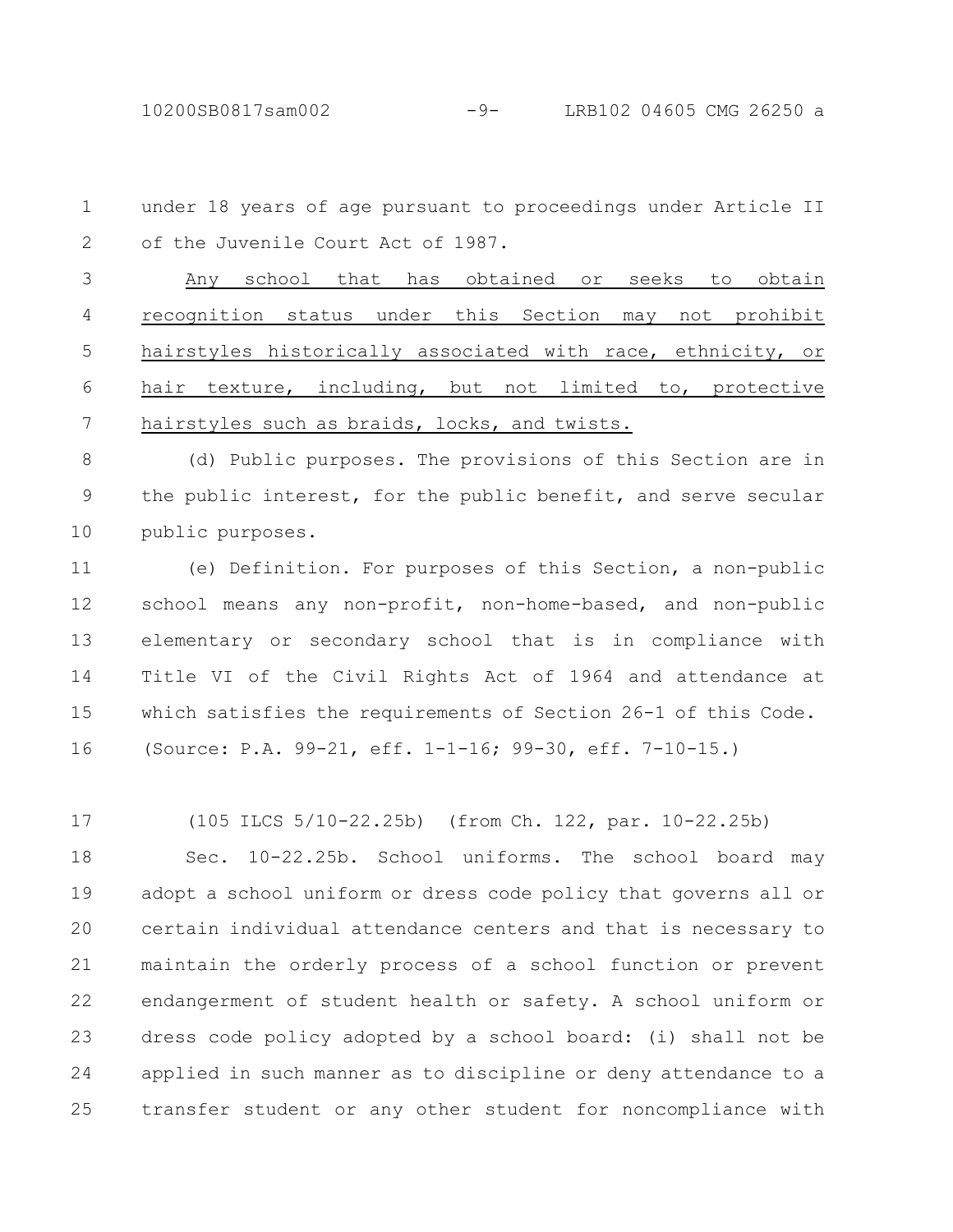10200SB0817sam002 -10- LRB102 04605 CMG 26250 a

that policy during such period of time as is reasonably necessary to enable the student to acquire a school uniform or otherwise comply with the dress code policy that is in effect at the attendance center or in the district into which the student's enrollment is transferred; and (ii) shall include criteria and procedures under which the school board will accommodate the needs of or otherwise provide appropriate resources to assist a student from an indigent family in complying with an applicable school uniform or dress code policy; and (iii) shall not include or apply to hairstyles, including hairstyles historically associated with race, ethnicity, or hair texture, including, but not limited to, protective hairstyles such as braids, locks, and twists. A student whose parents or legal guardians object on religious grounds to the student's compliance with an applicable school uniform or dress code policy shall not be required to comply with that policy if the student's parents or legal guardians present to the school board a signed statement of objection detailing the grounds for the objection. This Section applies to school boards of all districts, including special charter districts and districts organized under Article 34. If a school board does not comply with the requirements and prohibitions set forth in this Section, the school district is subject to the penalty imposed pursuant to subsection (a) of Section 2-3.25. 1 2 3 4 5 6 7 8 9 10 11 12 13 14 15 16 17 18 19 20 21 22 23 24 25

26

By no later than July 1, 2022, the State Board of Education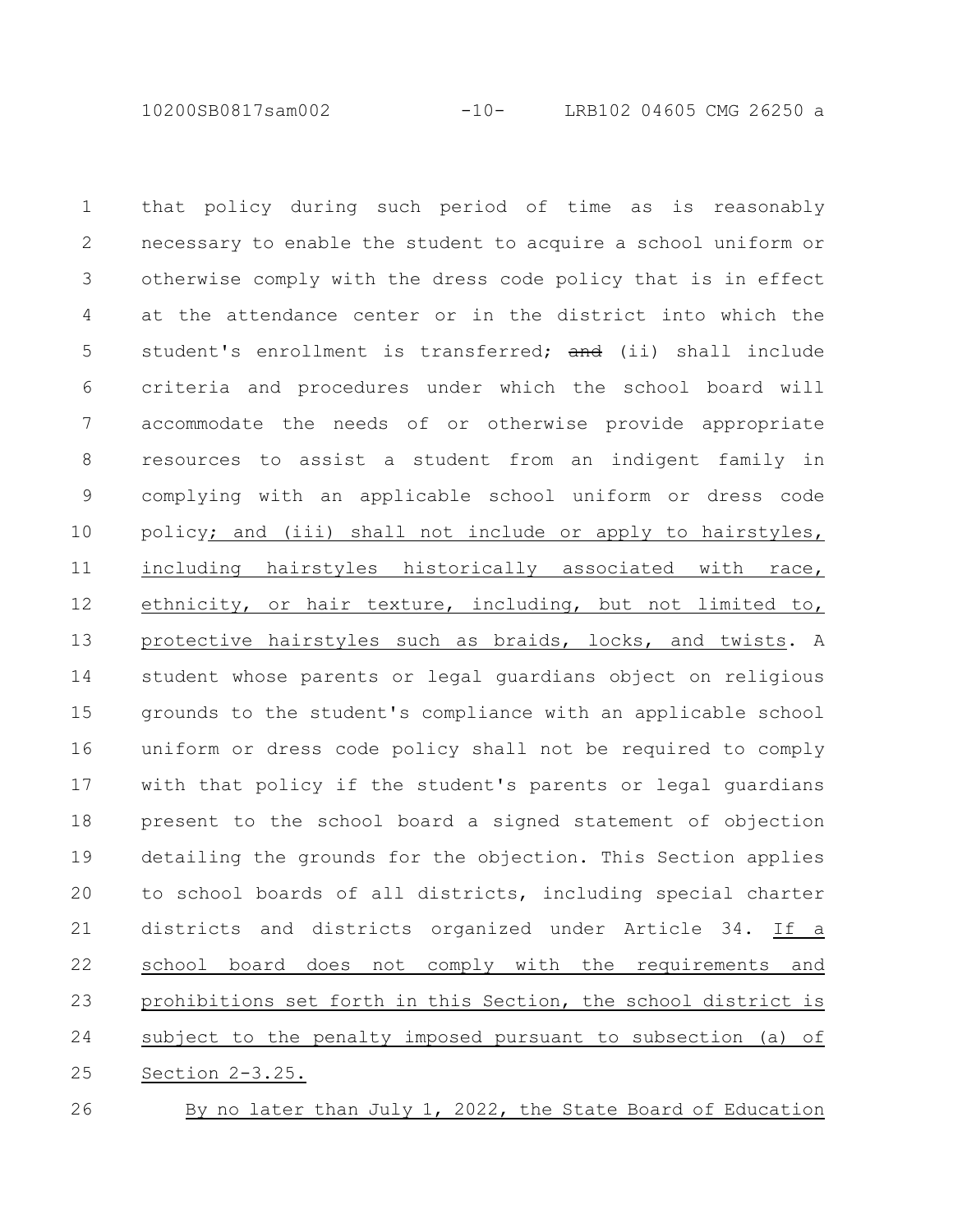| 1              | shall make available to schools resource materials developed |
|----------------|--------------------------------------------------------------|
| 2              | in consultation with stakeholders regarding hairstyles,      |
| 3              | including hairstyles historically associated with race,      |
| $\overline{4}$ | ethnicity, or hair texture, including, but not limited to,   |
| 5              | protective hairstyles such as braids, locks, and twists. The |
| 6              | State Board of Education shall make the resource materials   |
| 7              | available on its Internet website.                           |
|                |                                                              |

(Source: P.A. 89-610, eff. 8-6-96.) 8

(105 ILCS 5/27A-5) 9

Sec. 27A-5. Charter school; legal entity; requirements. 10

(a) A charter school shall be a public, nonsectarian, nonreligious, non-home based, and non-profit school. A charter school shall be organized and operated as a nonprofit corporation or other discrete, legal, nonprofit entity authorized under the laws of the State of Illinois. 11 12 13 14 15

(b) A charter school may be established under this Article by creating a new school or by converting an existing public school or attendance center to charter school status. Beginning on April 16, 2003 (the effective date of Public Act 93-3), in all new applications to establish a charter school in a city having a population exceeding 500,000, operation of the charter school shall be limited to one campus. The changes made to this Section by Public Act 93-3 do not apply to charter schools existing or approved on or before April 16, 2003 (the effective date of Public Act 93-3). 16 17 18 19  $20$ 21 22 23 24 25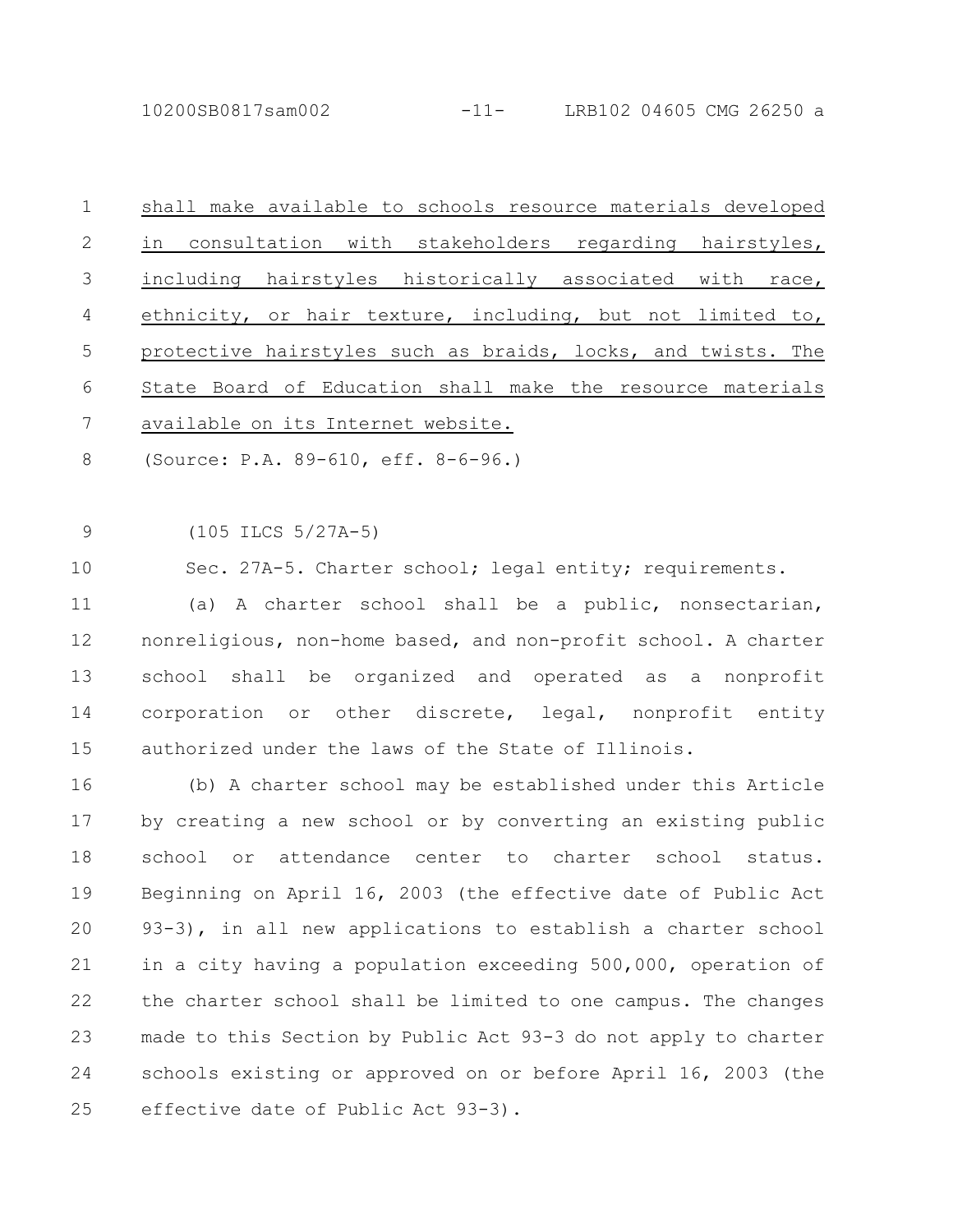10200SB0817sam002 -12- LRB102 04605 CMG 26250 a

(b-5) In this subsection (b-5), "virtual-schooling" means a cyber school where students engage in online curriculum and instruction via the Internet and electronic communication with their teachers at remote locations and with students participating at different times. 1 2 3 4 5

From April 1, 2013 through December 31, 2016, there is a moratorium on the establishment of charter schools with virtual-schooling components in school districts other than a school district organized under Article 34 of this Code. This moratorium does not apply to a charter school with virtual-schooling components existing or approved prior to April 1, 2013 or to the renewal of the charter of a charter school with virtual-schooling components already approved prior to April 1, 2013. 6 7 8 9 10 11 12 13 14

(c) A charter school shall be administered and governed by its board of directors or other governing body in the manner provided in its charter. The governing body of a charter school shall be subject to the Freedom of Information Act and the Open Meetings Act. No later than January 1, 2021 (one year after the effective date of Public Act 101-291), a charter school's board of directors or other governing body must include at least one parent or guardian of a pupil currently enrolled in the charter school who may be selected through the charter school or a charter network election, appointment by the charter school's board of directors or other governing body, or by the charter school's Parent Teacher Organization 15 16 17 18 19 20 21 22 23 24 25 26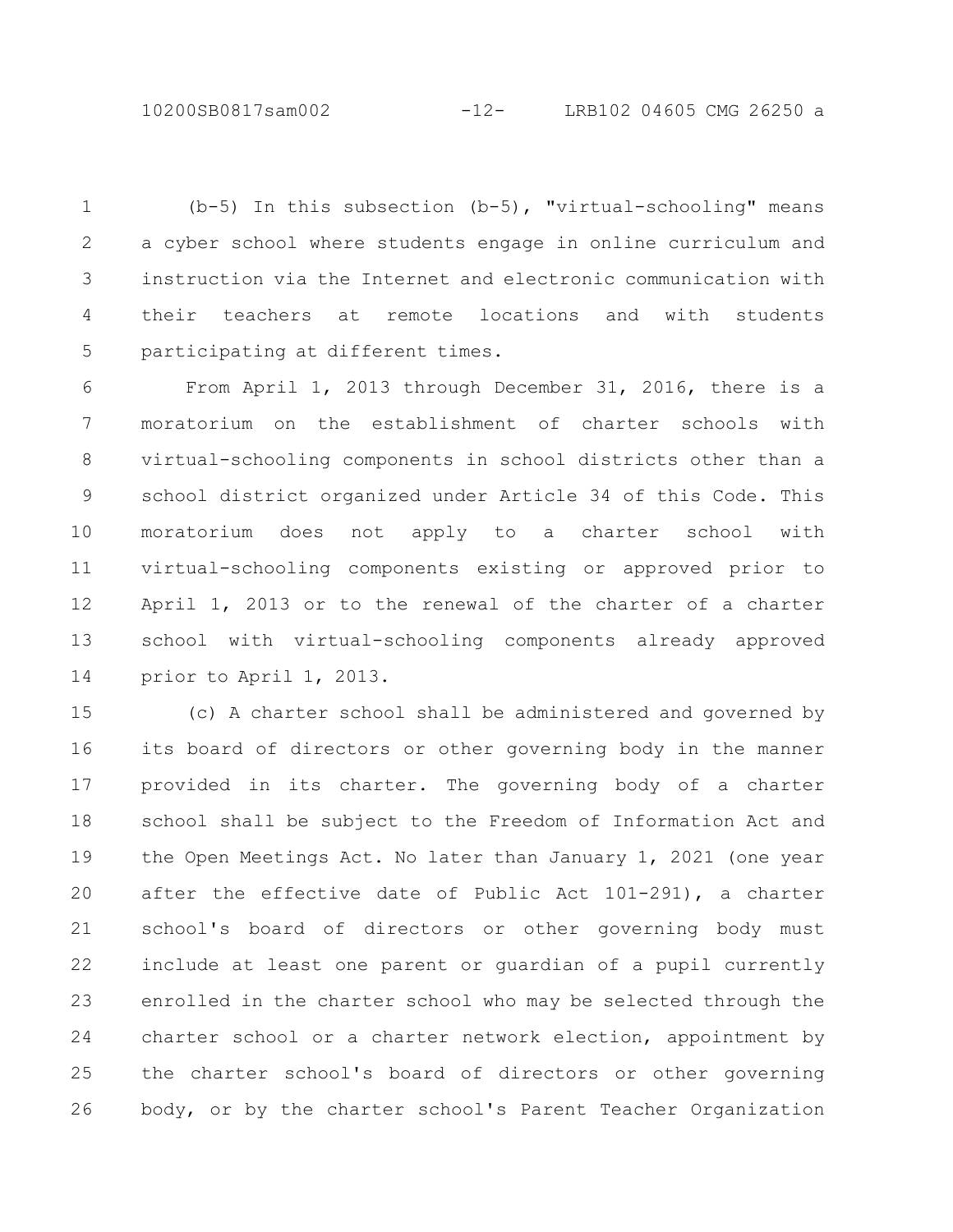or its equivalent. 1

(c-5) No later than January 1, 2021 (one year after the effective date of Public Act 101-291) or within the first year of his or her first term, every voting member of a charter school's board of directors or other governing body shall complete a minimum of 4 hours of professional development leadership training to ensure that each member has sufficient familiarity with the board's or governing body's role and responsibilities, including financial oversight and accountability of the school, evaluating the principal's and school's performance, adherence to the Freedom of Information Act and the Open Meetings Act, and compliance with education and labor law. In each subsequent year of his or her term, a voting member of a charter school's board of directors or other governing body shall complete a minimum of 2 hours of professional development training in these same areas. The training under this subsection may be provided or certified by a statewide charter school membership association or may be provided or certified by other qualified providers approved by the State Board of Education. 2 3 4 5 6 7 8 9 10 11 12 13 14 15 16 17 18 19 20

(d) For purposes of this subsection (d), "non-curricular health and safety requirement" means any health and safety requirement created by statute or rule to provide, maintain, preserve, or safeguard safe or healthful conditions for students and school personnel or to eliminate, reduce, or prevent threats to the health and safety of students and 21 22 23 24 25 26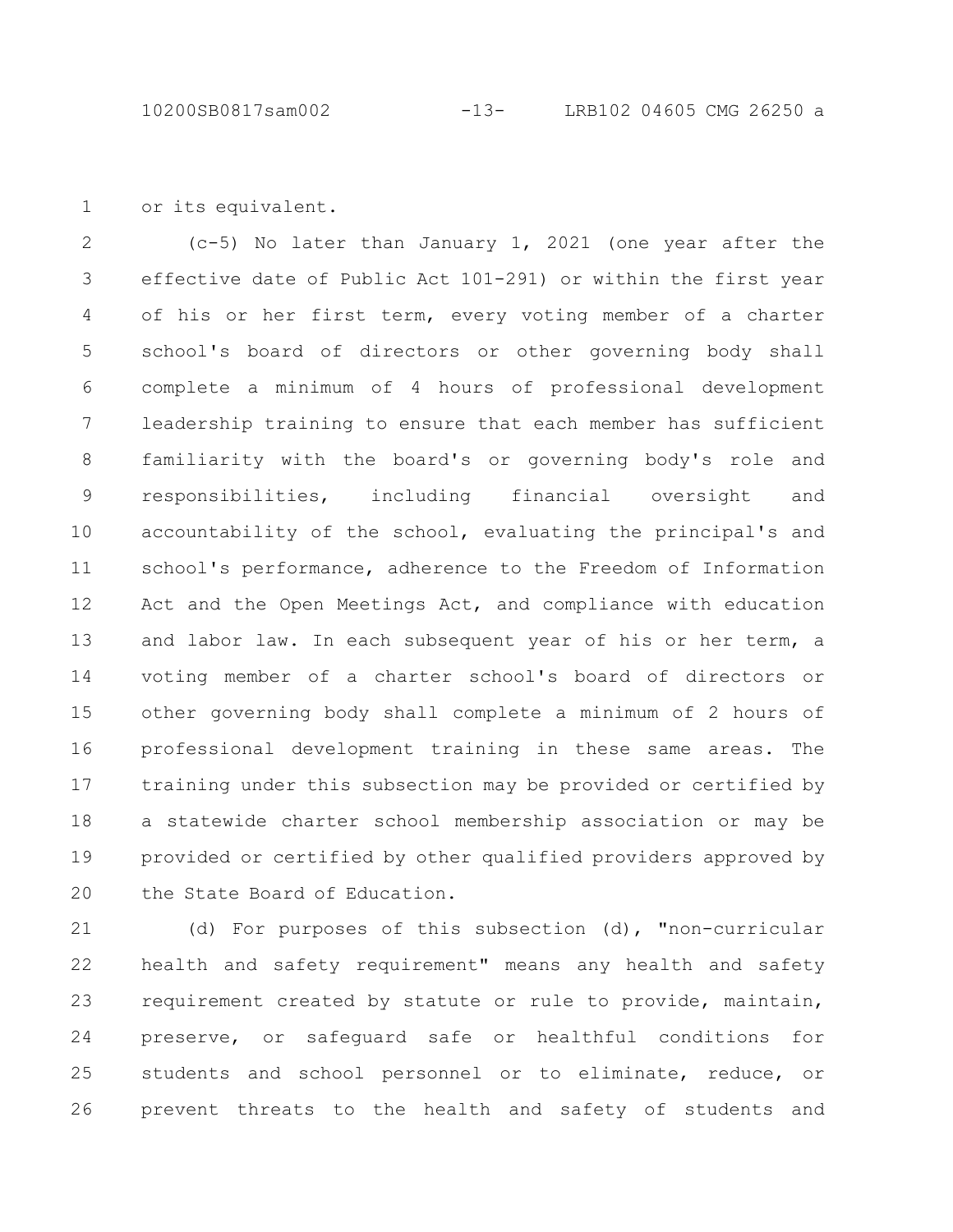10200SB0817sam002 -14- LRB102 04605 CMG 26250 a

school personnel. "Non-curricular health and safety requirement" does not include any course of study or specialized instructional requirement for which the State Board has established goals and learning standards or which is designed primarily to impart knowledge and skills for students to master and apply as an outcome of their education. 1 2 3 4 5 6

A charter school shall comply with all non-curricular health and safety requirements applicable to public schools under the laws of the State of Illinois. On or before September 1, 2015, the State Board shall promulgate and post on its Internet website a list of non-curricular health and safety requirements that a charter school must meet. The list shall be updated annually no later than September 1. Any charter contract between a charter school and its authorizer must contain a provision that requires the charter school to follow the list of all non-curricular health and safety requirements promulgated by the State Board and any non-curricular health and safety requirements added by the State Board to such list during the term of the charter. Nothing in this subsection (d) precludes an authorizer from including non-curricular health and safety requirements in a charter school contract that are not contained in the list promulgated by the State Board, including non-curricular health and safety requirements of the authorizing local school board. 7 8 9 10 11 12 13 14 15 16 17 18 19 20 21 22 23 24

(e) Except as otherwise provided in the School Code, a charter school shall not charge tuition; provided that a 25 26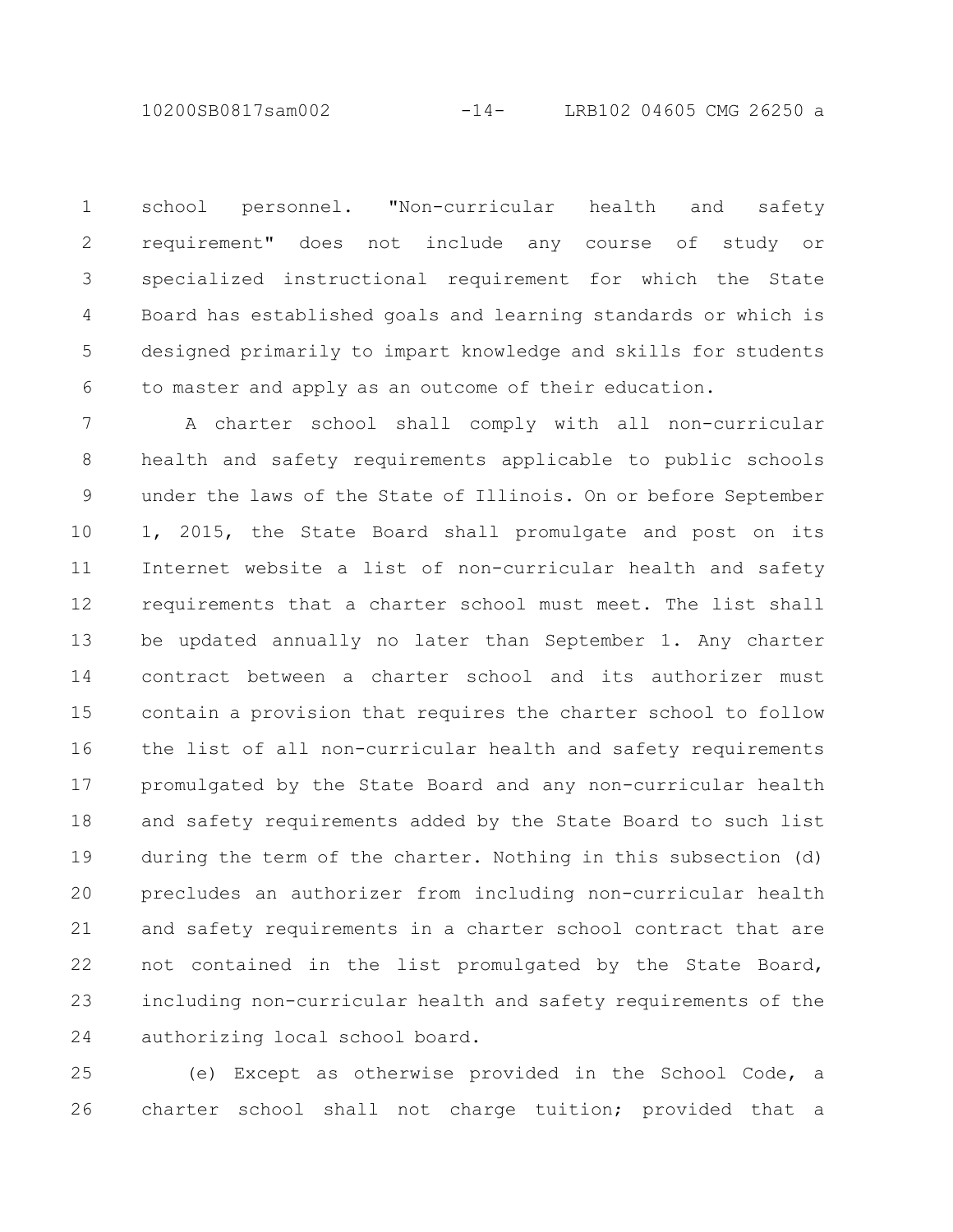10200SB0817sam002 -15- LRB102 04605 CMG 26250 a

charter school may charge reasonable fees for textbooks, instructional materials, and student activities. 1 2

(f) A charter school shall be responsible for the management and operation of its fiscal affairs including, but not limited to, the preparation of its budget. An audit of each charter school's finances shall be conducted annually by an outside, independent contractor retained by the charter school. To ensure financial accountability for the use of public funds, on or before December 1 of every year of operation, each charter school shall submit to its authorizer and the State Board a copy of its audit and a copy of the Form 990 the charter school filed that year with the federal Internal Revenue Service. In addition, if deemed necessary for proper financial oversight of the charter school, an authorizer may require quarterly financial statements from each charter school. 3 4 5 6 7 8 9 10 11 12 13 14 15 16

(g) A charter school shall comply with all provisions of this Article, the Illinois Educational Labor Relations Act, all federal and State laws and rules applicable to public schools that pertain to special education and the instruction of English learners, and its charter. A charter school is exempt from all other State laws and regulations in this Code governing public schools and local school board policies; however, a charter school is not exempt from the following: 17 18 19 20 21 22 23 24

(1) Sections 10-21.9 and 34-18.5 of this Code regarding criminal history records checks and checks of 25 26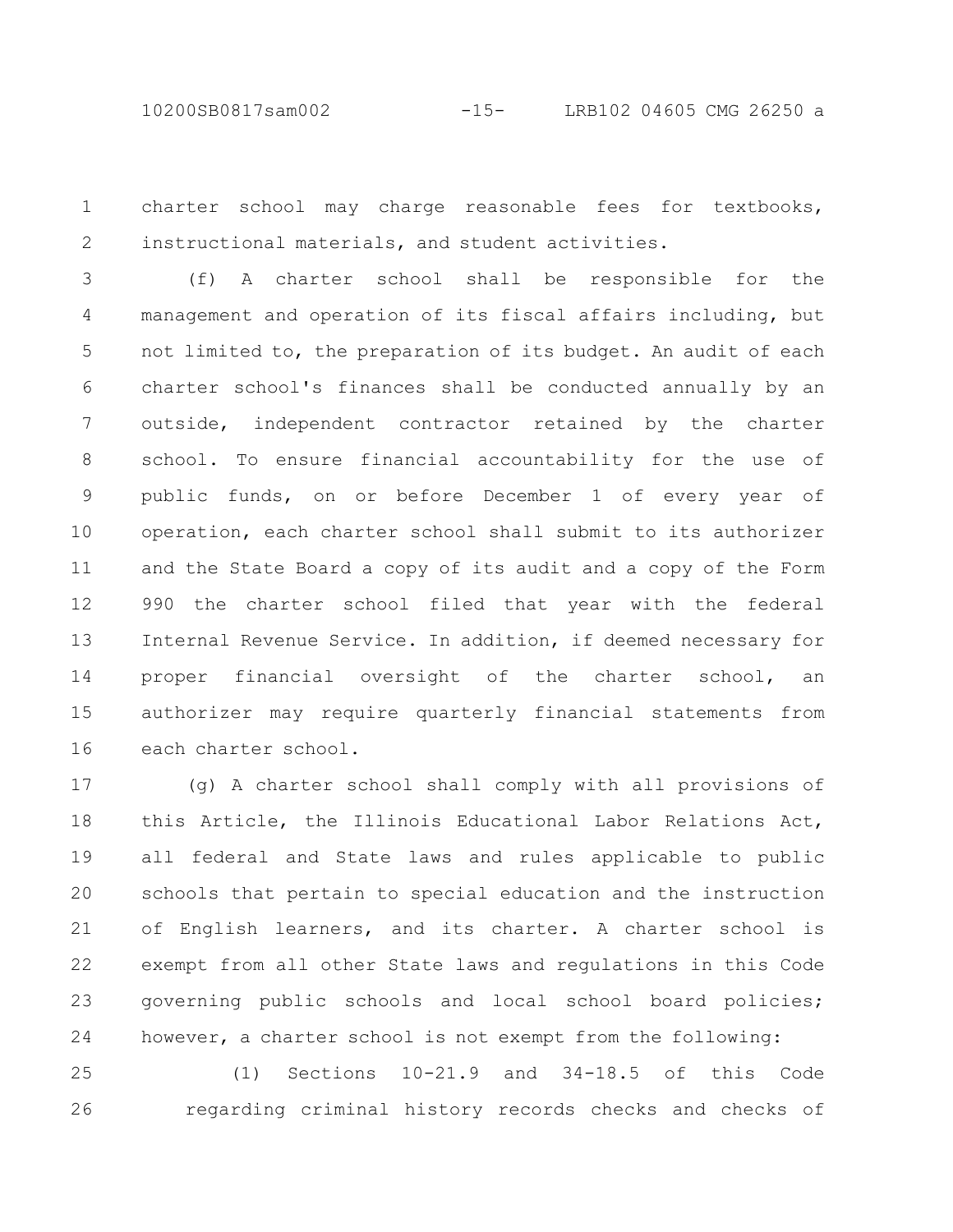the Statewide Sex Offender Database and Statewide Murderer and Violent Offender Against Youth Database of applicants for employment; (2) Sections 10-20.14, 10-22.6, 24-24, 34-19, and 34-84a of this Code regarding discipline of students; (3) the Local Governmental and Governmental Employees Tort Immunity Act; (4) Section 108.75 of the General Not For Profit Corporation Act of 1986 regarding indemnification of officers, directors, employees, and agents; (5) the Abused and Neglected Child Reporting Act; (5.5) subsection (b) of Section 10-23.12 and subsection (b) of Section 34-18.6 of this Code; (6) the Illinois School Student Records Act; (7) Section 10-17a of this Code regarding school report cards; (8) the P-20 Longitudinal Education Data System Act; (9) Section 27-23.7 of this Code regarding bullying prevention; (10) Section 2-3.162 of this Code regarding student discipline reporting; (11) Sections 22-80 and 27-8.1 of this Code; (12) Sections 10-20.60 and 34-18.53 of this Code; (13) Sections 10-20.63 and 34-18.56 of this Code; (14) Section 26-18 of this Code; (15) Section 22-30 of this Code; 1 2 3 4 5 6 7 8 9 10 11 12 13 14 15 16 17 18 19 20 21 22 23 24 25 26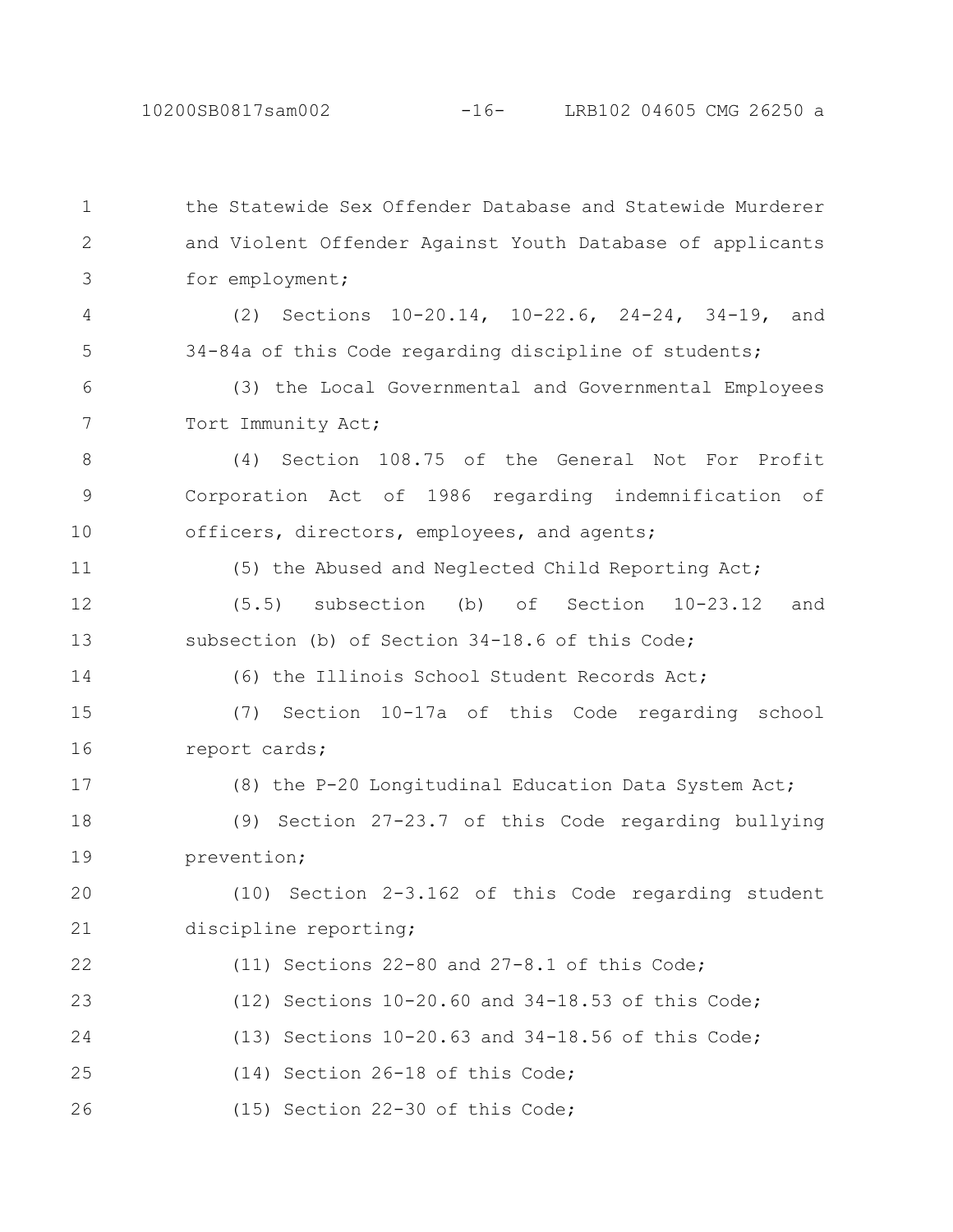(16) Sections 24-12 and 34-85 of this Code; (17) the Seizure Smart School Act; and (18) Section  $2-3.64a-10$  of this Code; and-(19) Section 10-22.25b of this Code. The change made by Public Act 96-104 to this subsection 1 2 3 4 5

(g) is declaratory of existing law.

6

(h) A charter school may negotiate and contract with a school district, the governing body of a State college or university or public community college, or any other public or for-profit or nonprofit private entity for: (i) the use of a school building and grounds or any other real property or facilities that the charter school desires to use or convert for use as a charter school site, (ii) the operation and maintenance thereof, and (iii) the provision of any service, activity, or undertaking that the charter school is required to perform in order to carry out the terms of its charter. However, a charter school that is established on or after April 16, 2003 (the effective date of Public Act 93-3) and that operates in a city having a population exceeding 500,000 may not contract with a for-profit entity to manage or operate the school during the period that commences on April 16, 2003 (the effective date of Public Act 93-3) and concludes at the end of the 2004-2005 school year. Except as provided in subsection (i) of this Section, a school district may charge a charter school reasonable rent for the use of the district's buildings, grounds, and facilities. Any services for which a 7 8 9 10 11 12 13 14 15 16 17 18 19 20 21 22 23 24 25 26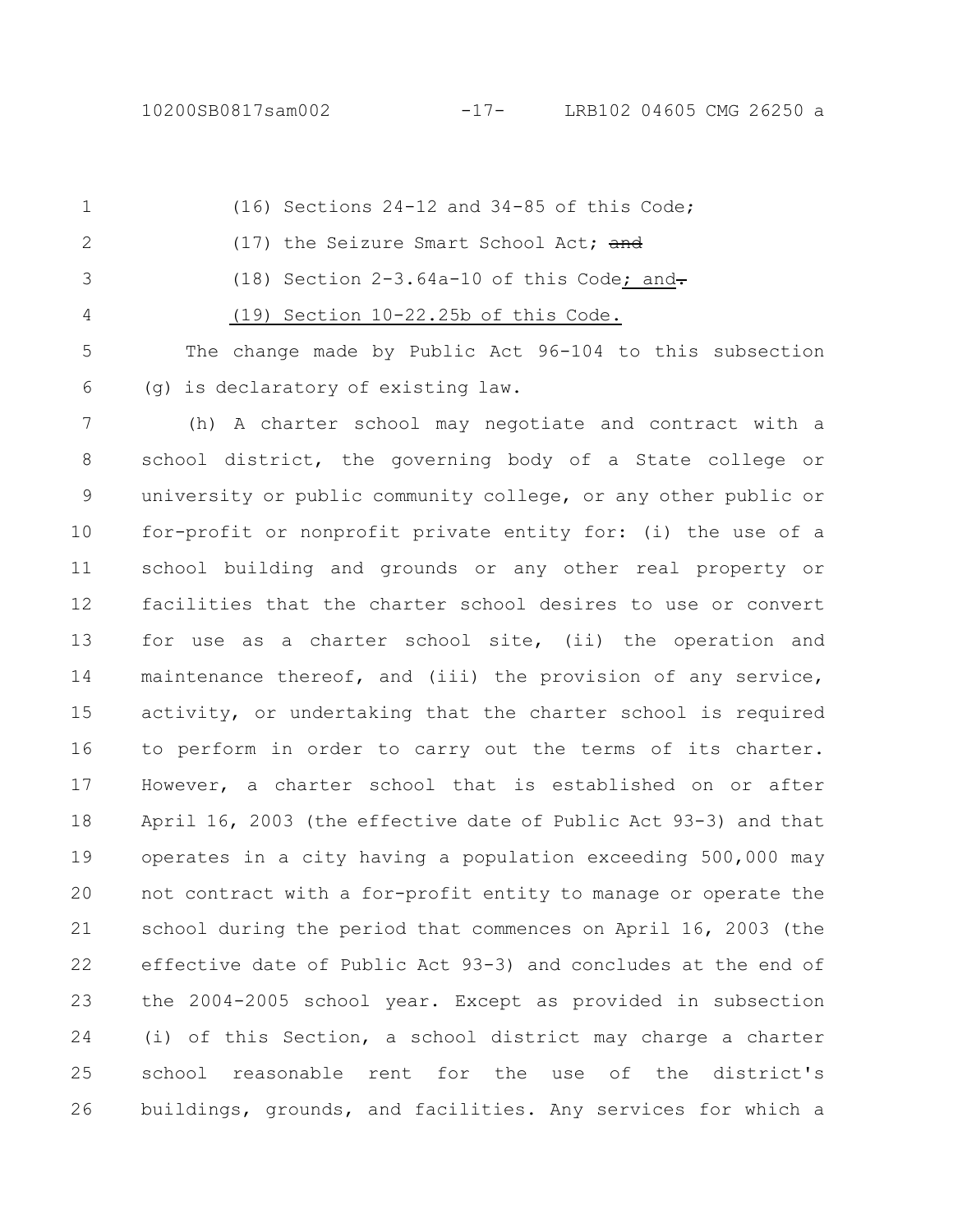10200SB0817sam002 -18- LRB102 04605 CMG 26250 a

charter school contracts with a school district shall be provided by the district at cost. Any services for which a charter school contracts with a local school board or with the governing body of a State college or university or public community college shall be provided by the public entity at cost. 1 2 3 4 5 6

(i) In no event shall a charter school that is established by converting an existing school or attendance center to charter school status be required to pay rent for space that is deemed available, as negotiated and provided in the charter agreement, in school district facilities. However, all other costs for the operation and maintenance of school district facilities that are used by the charter school shall be subject to negotiation between the charter school and the local school board and shall be set forth in the charter. 7 8 9 10 11 12 13 14 15

(j) A charter school may limit student enrollment by age or grade level. 16 17

(k) If the charter school is approved by the State Board or Commission, then the charter school is its own local education agency. 18 19 20

(Source: P.A. 100-29, eff. 1-1-18; 100-156, eff. 1-1-18; 100-163, eff. 1-1-18; 100-413, eff. 1-1-18; 100-468, eff. 6-1-18; 100-726, eff. 1-1-19; 100-863, eff. 8-14-18; 101-50, eff. 7-1-20; 101-81, eff. 7-12-19; 101-291, eff. 1-1-20; 101-531, eff. 8-23-19; 101-543, eff. 8-23-19; 101-654, eff.  $3 - 8 - 21.$ 21 22 23 24 25 26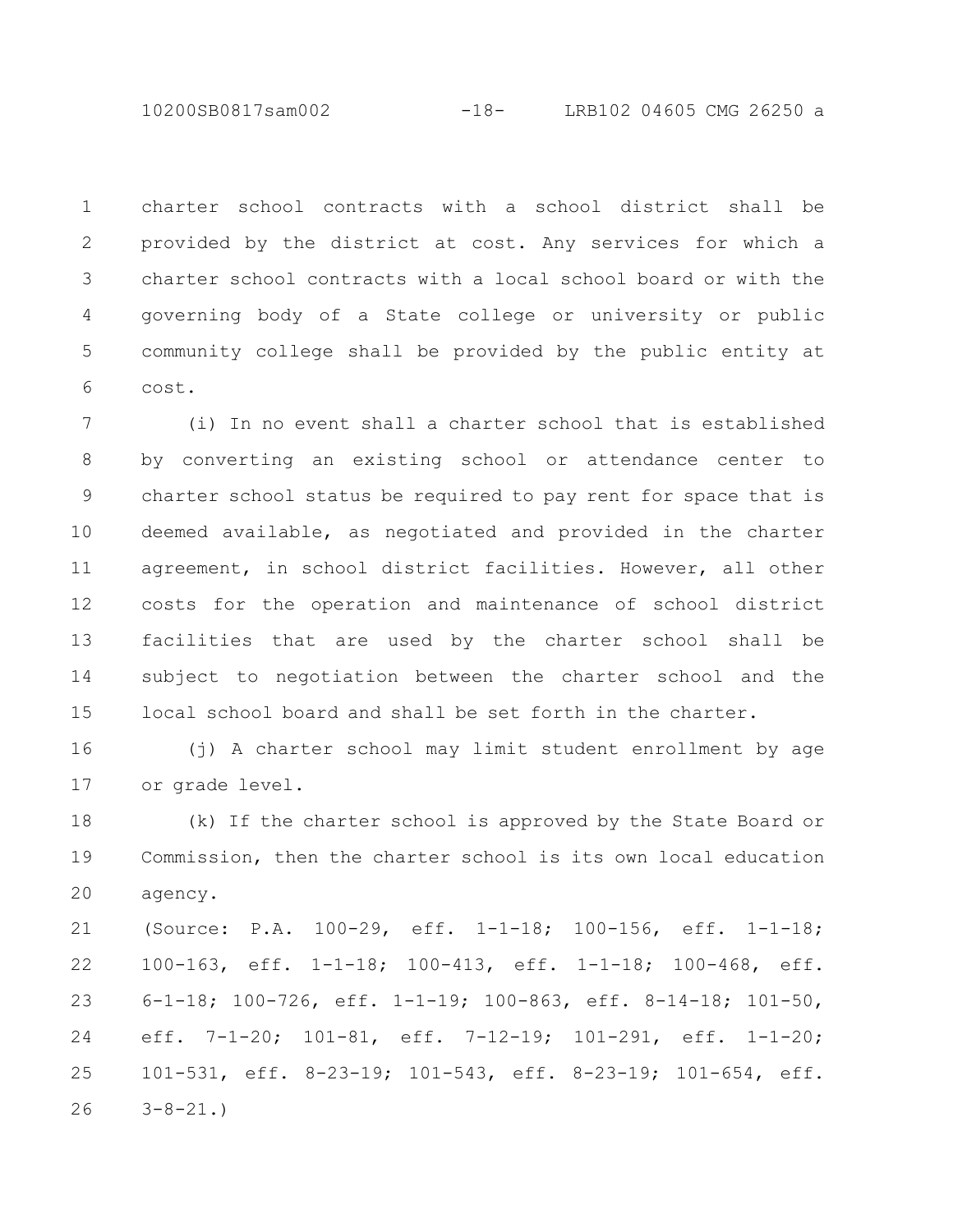(105 ILCS 5/34-2.3) (from Ch. 122, par. 34-2.3) Sec. 34-2.3. Local school councils - Powers and duties. Each local school council shall have and exercise, consistent with the provisions of this Article and the powers and duties of the board of education, the following powers and duties: 1. (A) To annually evaluate the performance of the principal of the attendance center using a Board approved principal evaluation form, which shall include the evaluation of (i) student academic improvement, as defined by the school improvement plan, (ii) student absenteeism rates at the school, (iii) instructional leadership, (iv) the effective implementation of programs, policies, or strategies to improve student academic achievement, (v) school management, and (vi) any other factors deemed relevant by the local school council, including, without limitation, the principal's communication skills and ability to create and maintain a student-centered learning environment, to develop opportunities for professional development, and to encourage parental involvement and community partnerships to achieve school 1 2 3 4 5 6 7 8 9 10 11 12 13 14 15 16 17 18 19

improvement; 20

(B) to determine in the manner provided by subsection (c) of Section 34-2.2 and subdivision 1.5 of this Section whether the performance contract of the principal shall be renewed; and 21 22 23 24

25

(C) to directly select, in the manner provided by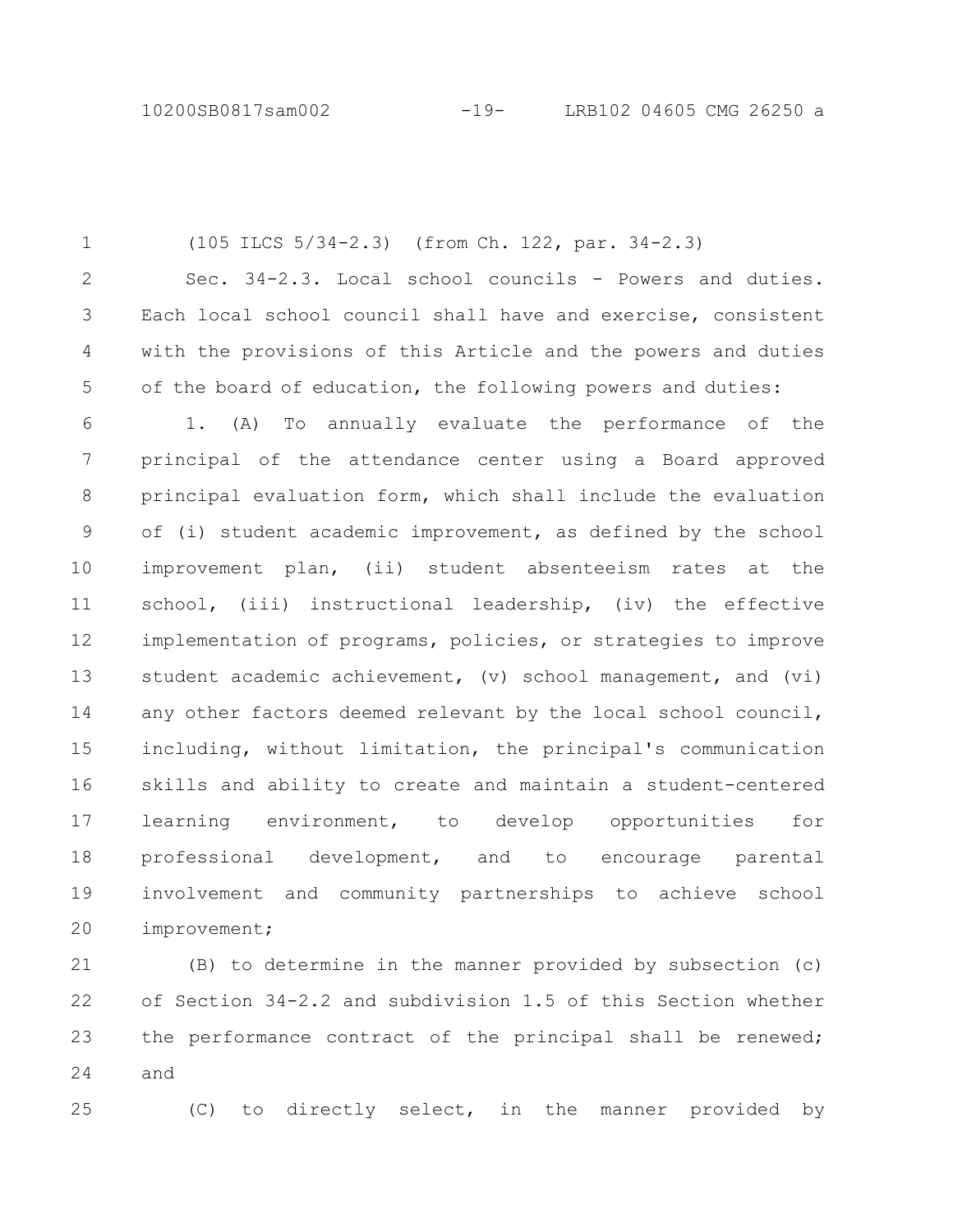10200SB0817sam002 -20- LRB102 04605 CMG 26250 a

subsection (c) of Section 34-2.2, a new principal (including a new principal to fill a vacancy) -- without submitting any list of candidates for that position to the general superintendent as provided in paragraph 2 of this Section - to serve under a 4 year performance contract; provided that (i) the determination of whether the principal's performance contract is to be renewed, based upon the evaluation required by subdivision 1.5 of this Section, shall be made no later than 150 days prior to the expiration of the current performance-based contract of the principal, (ii) in cases where such performance contract is not renewed -- a direct selection of a new principal -- to serve under a 4 year performance contract shall be made by the local school council no later than 45 days prior to the expiration of the current performance contract of the principal, and (iii) a selection by the local school council of a new principal to fill a vacancy under a 4 year performance contract shall be made within 90 days after the date such vacancy occurs. A Council shall be required, if requested by the principal, to provide in writing the reasons for the council's not renewing the principal's contract. 1 2 3 4 5 6 7 8 9 10 11 12 13 14 15 16 17 18 19 20 21

1.5. The local school council's determination of whether to renew the principal's contract shall be based on an evaluation to assess the educational and administrative progress made at the school during the principal's current performance-based contract. The local school council shall 22 23 24 25 26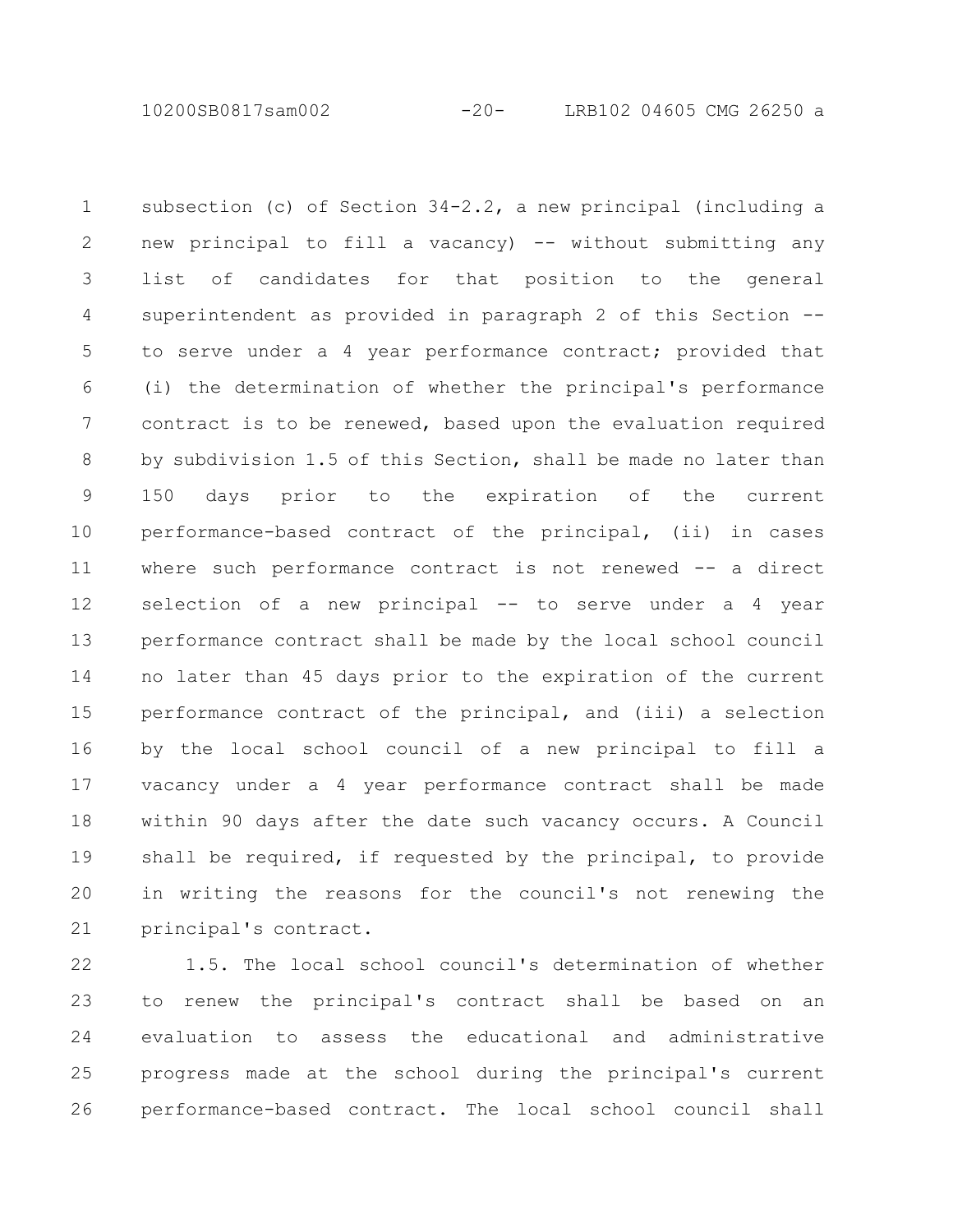10200SB0817sam002 -21- LRB102 04605 CMG 26250 a

base its evaluation on (i) student academic improvement, as defined by the school improvement plan, (ii) student absenteeism rates at the school, (iii) instructional leadership, (iv) the effective implementation of programs, policies, or strategies to improve student academic achievement, (v) school management, and (vi) any other factors deemed relevant by the local school council, including, without limitation, the principal's communication skills and ability to create and maintain a student-centered learning environment, to develop opportunities for professional development, and to encourage parental involvement and community partnerships to achieve school improvement. If a local school council fails to renew the performance contract of a principal rated by the general superintendent, or his or her designee, in the previous years' evaluations as meeting or exceeding expectations, the principal, within 15 days after the local school council's decision not to renew the contract, may request a review of the local school council's principal non-retention decision by a hearing officer appointed by the American Arbitration Association. A local school council member or members or the general superintendent may support the principal's request for review. During the period of the hearing officer's review of the local school council's decision on whether or not to retain the principal, the local school council shall maintain all authority to search for and contract with a person to serve as interim or acting 1 2 3 4 5 6 7 8 9 10 11 12 13 14 15 16 17 18 19 20 21 22 23 24 25 26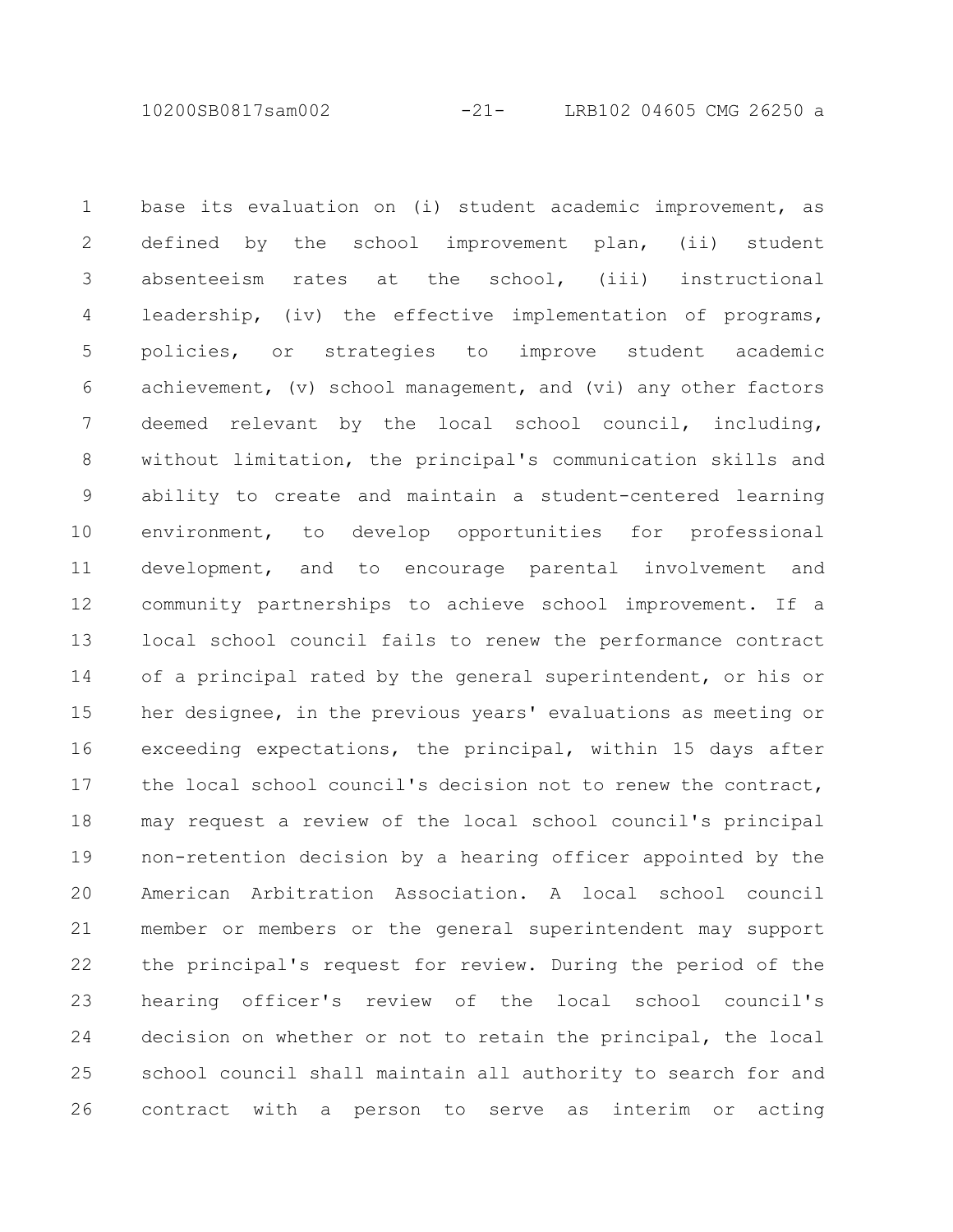10200SB0817sam002 -22- LRB102 04605 CMG 26250 a

principal, or as the principal of the attendance center under a 4-year performance contract, provided that any performance contract entered into by the local school council shall be voidable or modified in accordance with the decision of the hearing officer. The principal may request review only once while at that attendance center. If a local school council renews the contract of a principal who failed to obtain a rating of "meets" or "exceeds expectations" in the general superintendent's evaluation for the previous year, the general superintendent, within 15 days after the local school council's decision to renew the contract, may request a review of the local school council's principal retention decision by a hearing officer appointed by the American Arbitration Association. The general superintendent may request a review only once for that principal at that attendance center. All requests to review the retention or non-retention of a principal shall be submitted to the general superintendent, who shall, in turn, forward such requests, within 14 days of receipt, to the American Arbitration Association. The general superintendent shall send a contemporaneous copy of the request that was forwarded to the American Arbitration Association to the principal and to each local school council member and shall inform the local school council of its rights and responsibilities under the arbitration process, including the local school council's right to representation and the manner and process by which the Board shall pay the costs of 1 2 3 4 5 6 7 8 9 10 11 12 13 14 15 16 17 18 19 20 21 22 23 24 25 26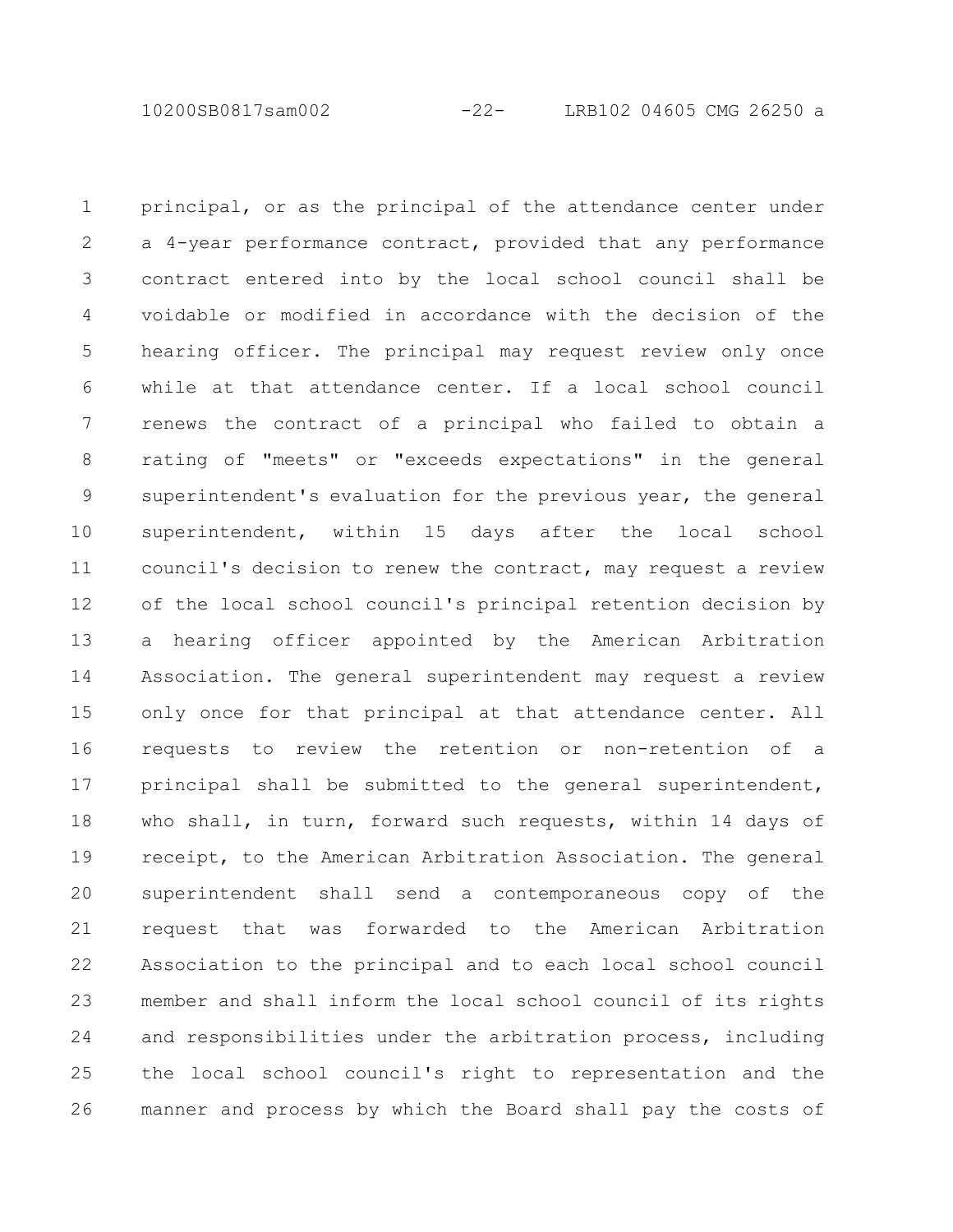10200SB0817sam002 -23- LRB102 04605 CMG 26250 a

the council's representation. If the local school council retains the principal and the general superintendent requests a review of the retention decision, the local school council and the general superintendent shall be considered parties to the arbitration, a hearing officer shall be chosen between those 2 parties pursuant to procedures promulgated by the State Board of Education, and the principal may retain counsel and participate in the arbitration. If the local school council does not retain the principal and the principal requests a review of the retention decision, the local school council and the principal shall be considered parties to the arbitration and a hearing officer shall be chosen between those 2 parties pursuant to procedures promulgated by the State Board of Education. The hearing shall begin (i) within 45 days after the initial request for review is submitted by the principal to the general superintendent or (ii) if the initial request for review is made by the general superintendent, within 45 days after that request is mailed to the American Arbitration Association. The hearing officer shall render a decision within 45 days after the hearing begins and within 90 days after the initial request for review. The Board shall contract with the American Arbitration Association for all of the hearing officer's reasonable and necessary costs. In addition, the Board shall pay any reasonable costs incurred by a local school council for representation before a hearing officer. 1 2 3 4 5 6 7 8 9 10 11 12 13 14 15 16 17 18 19 20 21 22 23 24 25 26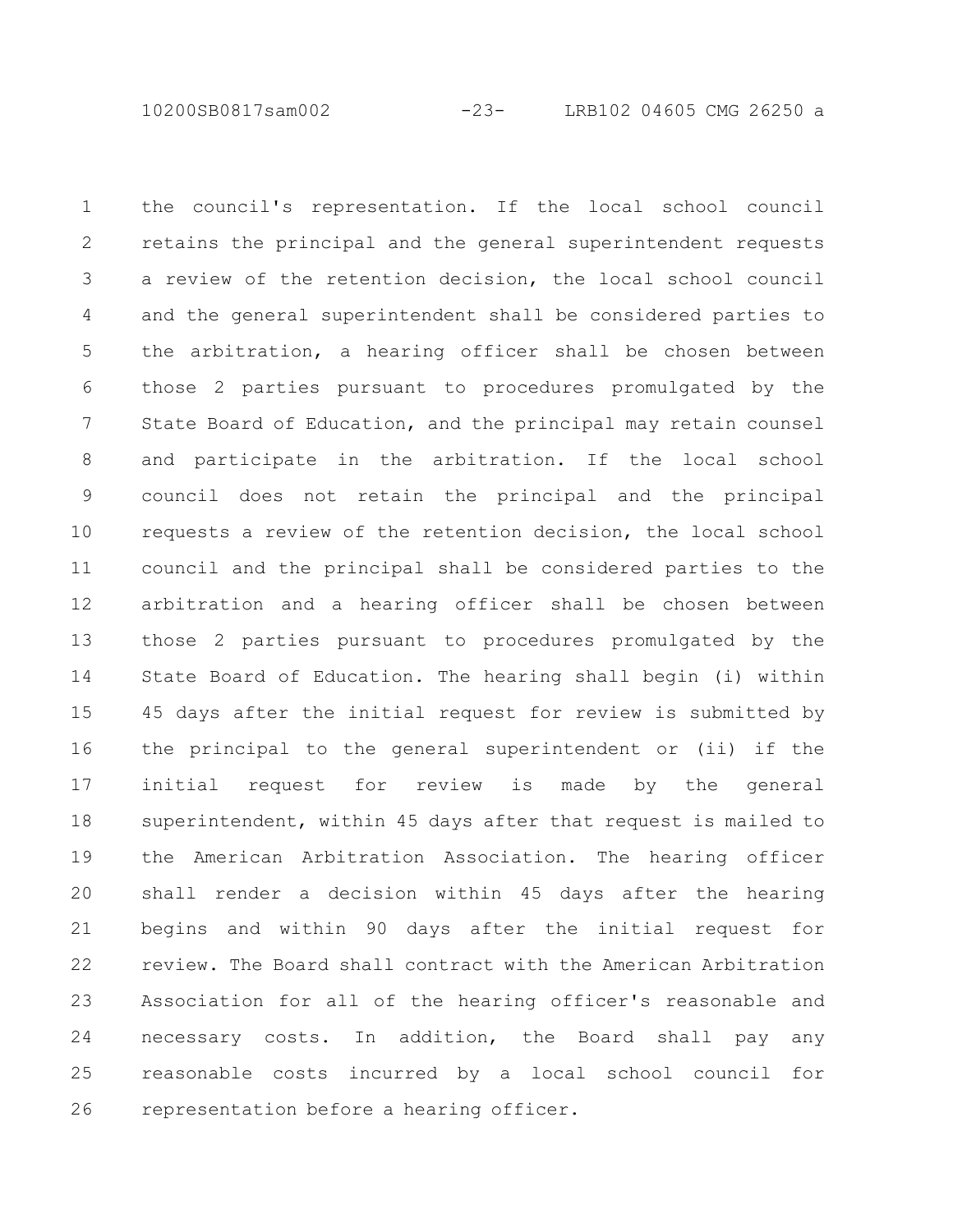10200SB0817sam002 -24- LRB102 04605 CMG 26250 a

1.10. The hearing officer shall conduct a hearing, which shall include (i) a review of the principal's performance, evaluations, and other evidence of the principal's service at the school, (ii) reasons provided by the local school council for its decision, and (iii) documentation evidencing views of interested persons, including, without limitation, students, parents, local school council members, school faculty and staff, the principal, the general superintendent or his or her designee, and members of the community. The burden of proof in establishing that the local school council's decision was arbitrary and capricious shall be on the party requesting the arbitration, and this party shall sustain the burden by a preponderance of the evidence. The hearing officer shall set the local school council decision aside if that decision, in light of the record developed at the hearing, is arbitrary and capricious. The decision of the hearing officer may not be appealed to the Board or the State Board of Education. If the hearing officer decides that the principal shall be retained, the retention period shall not exceed 2 years. 1 2 3 4 5 6 7 8 9 10 11 12 13 14 15 16 17 18 19

2. In the event (i) the local school council does not renew the performance contract of the principal, or the principal fails to receive a satisfactory rating as provided in subsection (h) of Section 34-8.3, or the principal is removed for cause during the term of his or her performance contract in the manner provided by Section 34-85, or a vacancy in the position of principal otherwise occurs prior to the expiration 20 21 22 23 24 25 26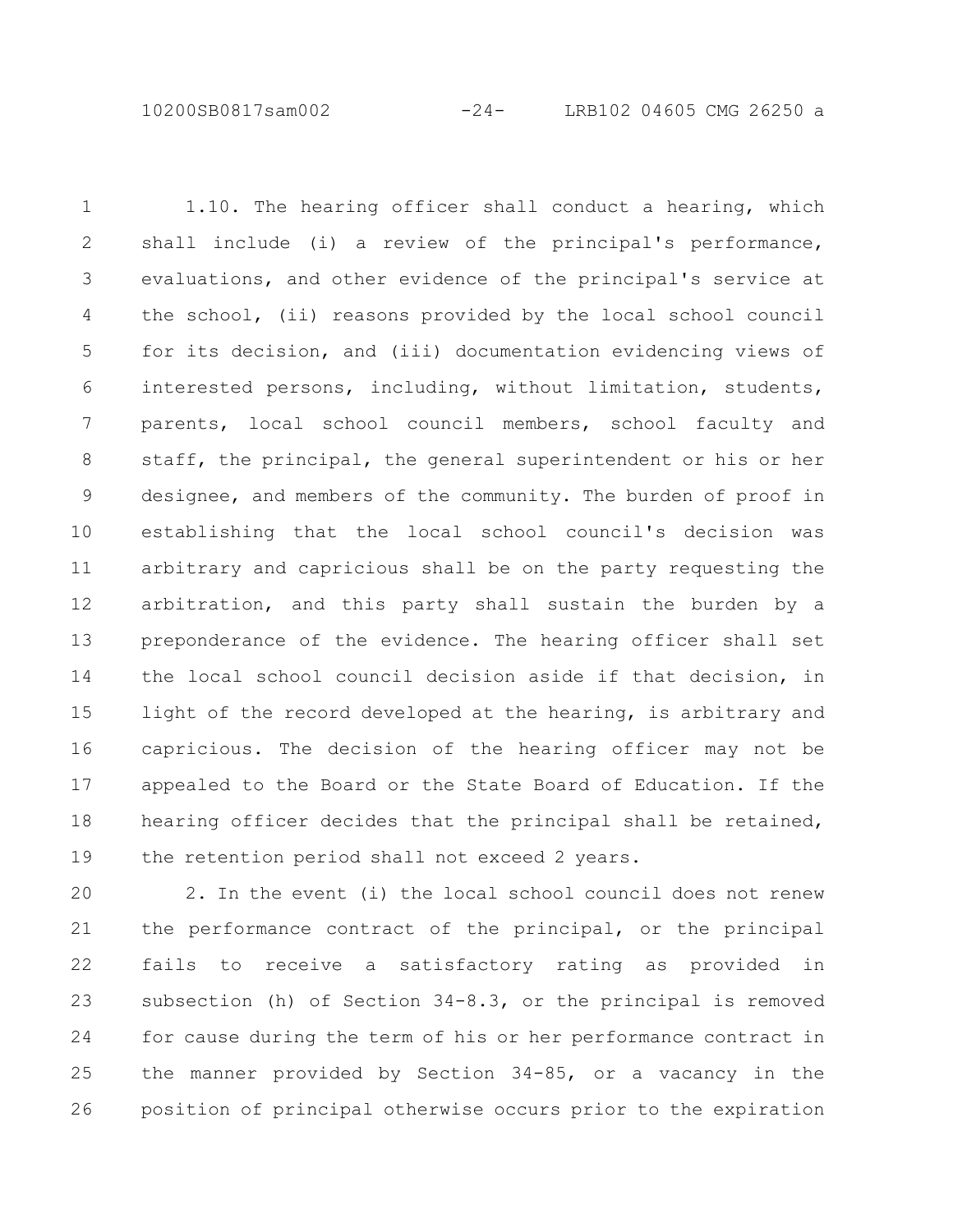10200SB0817sam002 -25- LRB102 04605 CMG 26250 a

of the term of a principal's performance contract, and (ii) the local school council fails to directly select a new principal to serve under a 4 year performance contract, the local school council in such event shall submit to the general superintendent a list of 3 candidates -- listed in the local school council's order of preference -- for the position of principal, one of which shall be selected by the general superintendent to serve as principal of the attendance center. If the general superintendent fails or refuses to select one of the candidates on the list to serve as principal within 30 days after being furnished with the candidate list, the general superintendent shall select and place a principal on an interim basis (i) for a period not to exceed one year or (ii) until the local school council selects a new principal with 7 affirmative votes as provided in subsection (c) of Section 34-2.2, whichever occurs first. If the local school council fails or refuses to select and appoint a new principal, as specified by subsection (c) of Section 34-2.2, the general superintendent may select and appoint a new principal on an interim basis for an additional year or until a new contract principal is selected by the local school council. There shall be no discrimination on the basis of race, sex, creed, color or disability unrelated to ability to perform in connection with the submission of candidates for, and the selection of a candidate to serve as principal of an attendance center. No person shall be directly selected, 1 2 3 4 5 6 7 8 9 10 11 12 13 14 15 16 17 18 19 20 21 22 23 24 25 26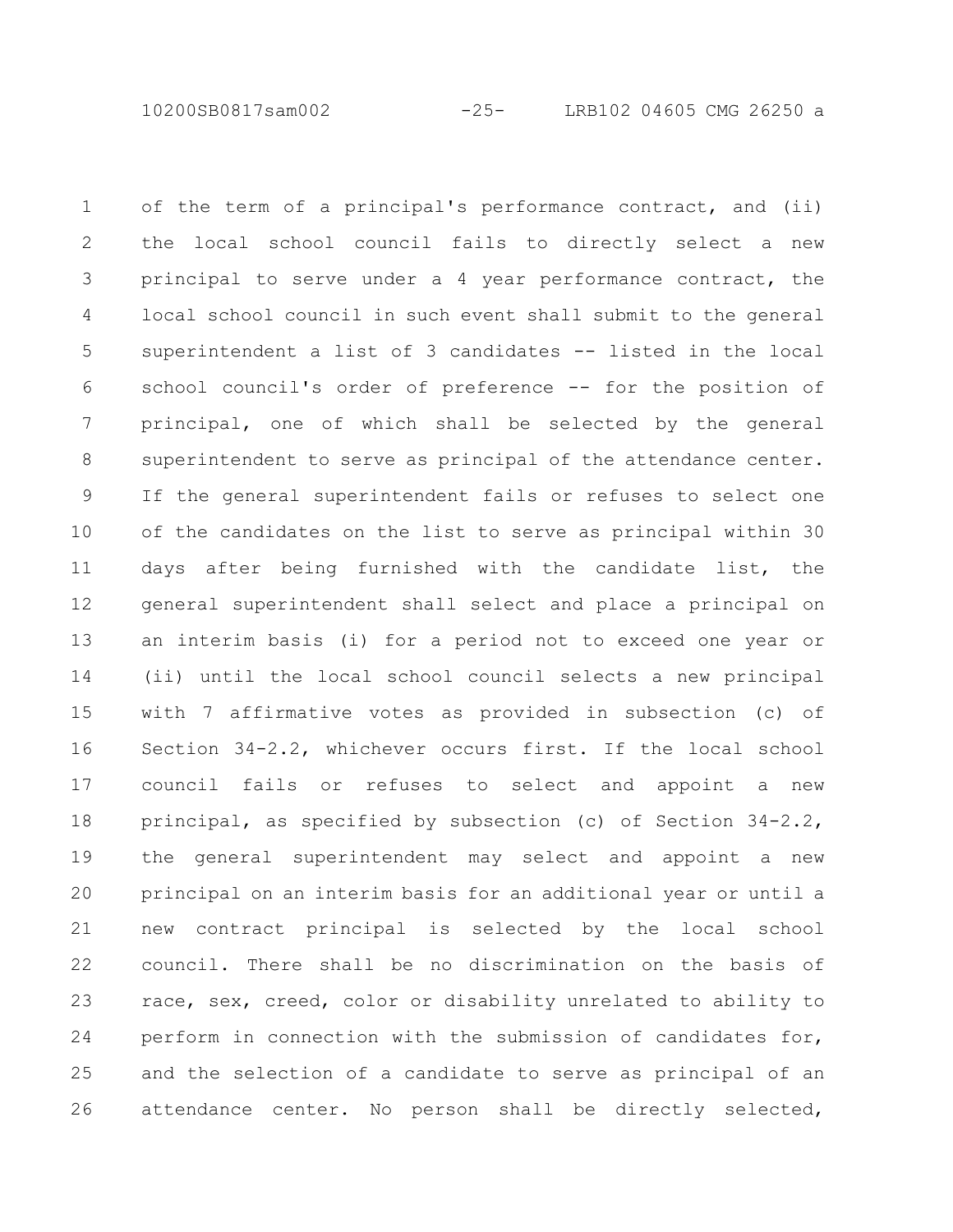10200SB0817sam002 -26- LRB102 04605 CMG 26250 a

listed as a candidate for, or selected to serve as principal of an attendance center (i) if such person has been removed for cause from employment by the Board or (ii) if such person does not hold a valid administrative certificate issued or exchanged under Article 21 and endorsed as required by that Article for the position of principal. A principal whose performance contract is not renewed as provided under subsection (c) of Section 34-2.2 may nevertheless, if otherwise qualified and certified as herein provided and if he or she has received a satisfactory rating as provided in subsection (h) of Section 34-8.3, be included by a local school council as one of the 3 candidates listed in order of preference on any candidate list from which one person is to be selected to serve as principal of the attendance center under a new performance contract. The initial candidate list required to be submitted by a local school council to the general superintendent in cases where the local school council does not renew the performance contract of its principal and does not directly select a new principal to serve under a 4 year performance contract shall be submitted not later than 30 days prior to the expiration of the current performance contract. In cases where the local school council fails or refuses to submit the candidate list to the general superintendent no later than 30 days prior to the expiration of the incumbent principal's contract, the general superintendent may appoint a principal on an interim basis for 1 2 3 4 5 6 7 8 9 10 11 12 13 14 15 16 17 18 19 20 21 22 23 24 25 26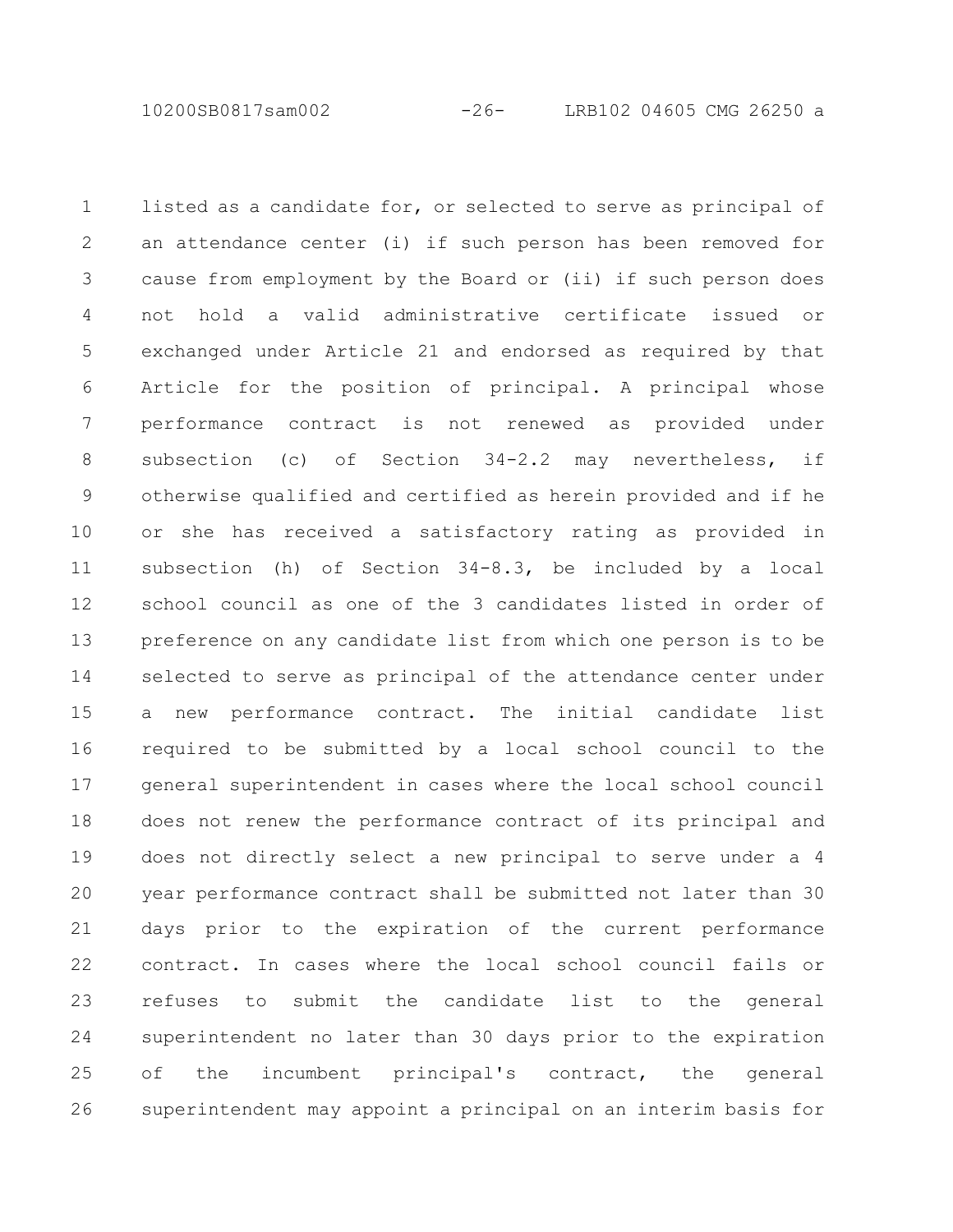10200SB0817sam002 -27- LRB102 04605 CMG 26250 a

a period not to exceed one year, during which time the local school council shall be able to select a new principal with 7 affirmative votes as provided in subsection (c) of Section 34-2.2. In cases where a principal is removed for cause or a vacancy otherwise occurs in the position of principal and the vacancy is not filled by direct selection by the local school council, the candidate list shall be submitted by the local school council to the general superintendent within 90 days after the date such removal or vacancy occurs. In cases where the local school council fails or refuses to submit the candidate list to the general superintendent within 90 days after the date of the vacancy, the general superintendent may appoint a principal on an interim basis for a period of one year, during which time the local school council shall be able to select a new principal with 7 affirmative votes as provided in subsection (c) of Section 34-2.2. 1 2 3 4 5 6 7 8 9 10 11 12 13 14 15 16

2.5. Whenever a vacancy in the office of a principal occurs for any reason, the vacancy shall be filled in the manner provided by this Section by the selection of a new principal to serve under a 4 year performance contract. 17 18 19 20

3. To establish additional criteria to be included as part of the performance contract of its principal, provided that such additional criteria shall not discriminate on the basis of race, sex, creed, color or disability unrelated to ability to perform, and shall not be inconsistent with the uniform 4 year performance contract for principals developed by the 21 22 23 24 25 26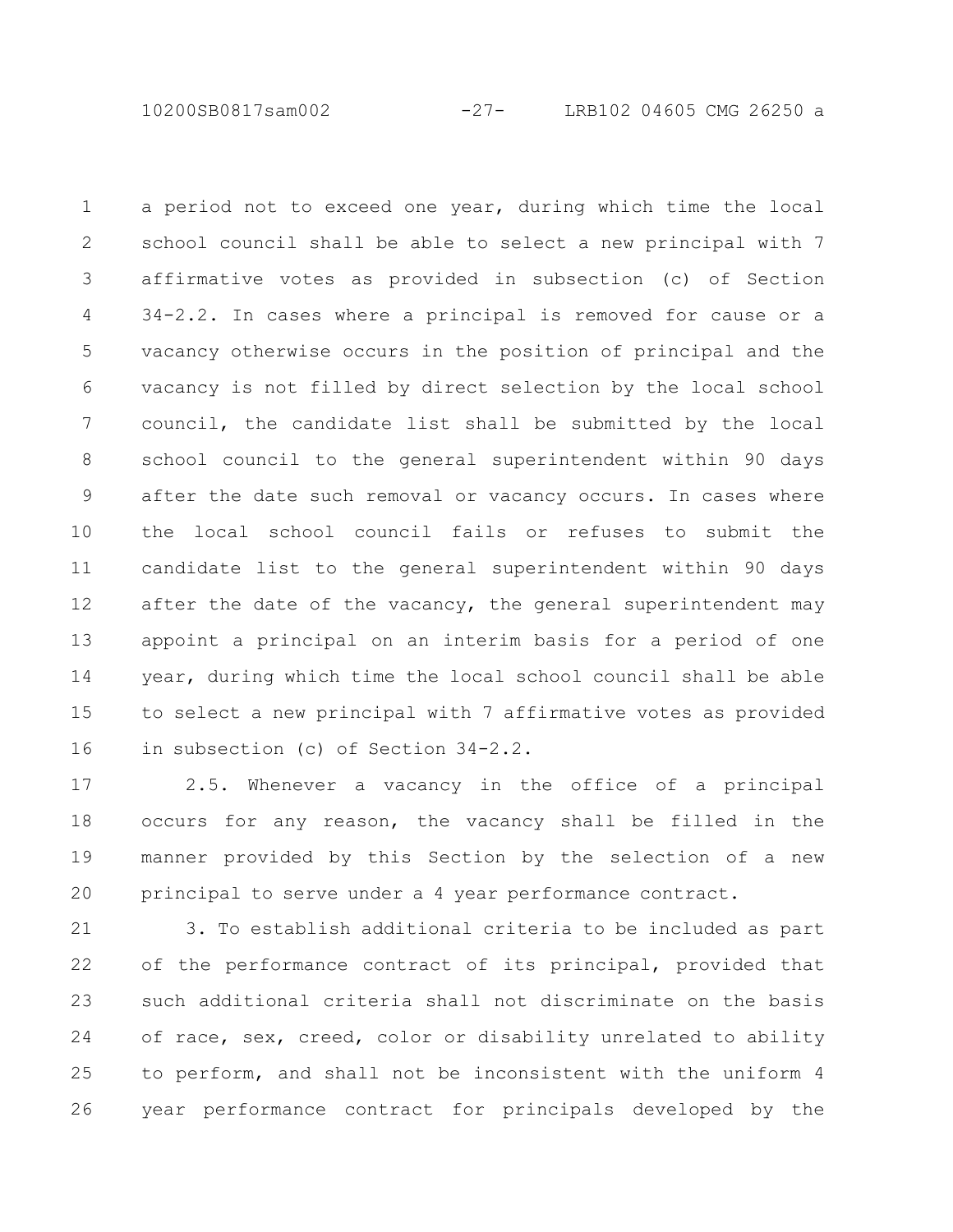board as provided in Section 34-8.1 of the School Code or with other provisions of this Article governing the authority and responsibility of principals. 1 2 3

4. To approve the expenditure plan prepared by the principal with respect to all funds allocated and distributed to the attendance center by the Board. The expenditure plan shall be administered by the principal. Notwithstanding any other provision of this Act or any other law, any expenditure plan approved and administered under this Section 34-2.3 shall be consistent with and subject to the terms of any contract for services with a third party entered into by the Chicago School Reform Board of Trustees or the board under this Act. 4 5 6 7 8 9 10 11 12

Via a supermajority vote of 7 members of the local school council or 8 members of a high school local school council, the Council may transfer allocations pursuant to Section 34-2.3 within funds; provided that such a transfer is consistent with applicable law and collective bargaining agreements. 13 14 15 16 17

Beginning in fiscal year 1991 and in each fiscal year thereafter, the Board may reserve up to 1% of its total fiscal year budget for distribution on a prioritized basis to schools throughout the school system in order to assure adequate programs to meet the needs of special student populations as determined by the Board. This distribution shall take into account the needs catalogued in the Systemwide Plan and the various local school improvement plans of the local school councils. Information about these centrally funded programs 18 19 20 21 22 23 24 25 26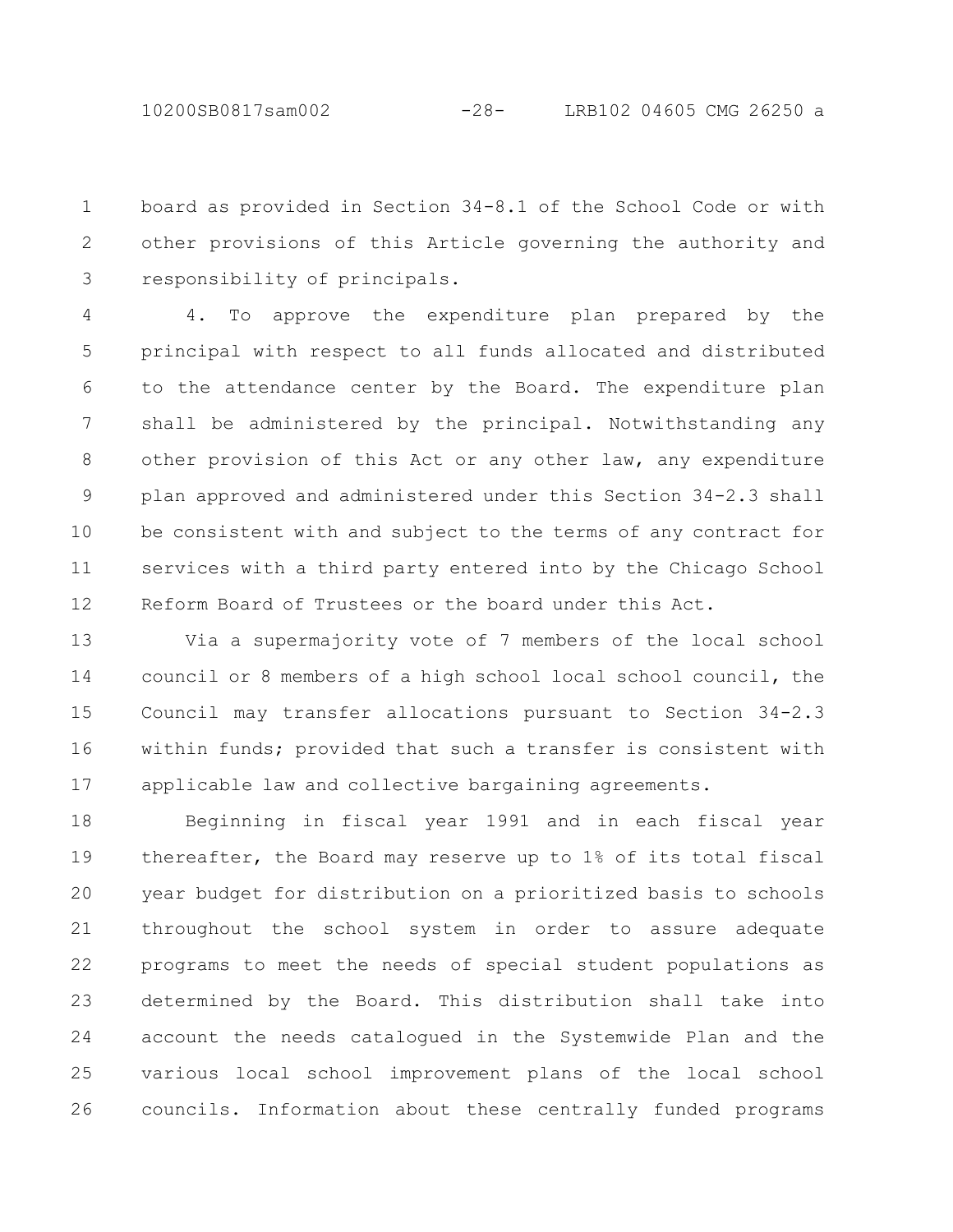shall be distributed to the local school councils so that their subsequent planning and programming will account for these provisions. 1 2 3

Beginning in fiscal year 1991 and in each fiscal year thereafter, from other amounts available in the applicable fiscal year budget, the board shall allocate a lump sum amount to each local school based upon such formula as the board shall determine taking into account the special needs of the student body. The local school principal shall develop an expenditure plan in consultation with the local school council, the professional personnel leadership committee and with all other school personnel, which reflects the priorities and activities as described in the school's local school improvement plan and is consistent with applicable law and collective bargaining agreements and with board policies and standards; however, the local school council shall have the right to request waivers of board policy from the board of education and waivers of employee collective bargaining agreements pursuant to Section 34-8.1a. 4 5 6 7 8 9 10 11 12 13 14 15 16 17 18 19

The expenditure plan developed by the principal with respect to amounts available from the fund for prioritized special needs programs and the allocated lump sum amount must be approved by the local school council. 20 21 22 23

The lump sum allocation shall take into account the following principles: 24 25

26

a. Teachers: Each school shall be allocated funds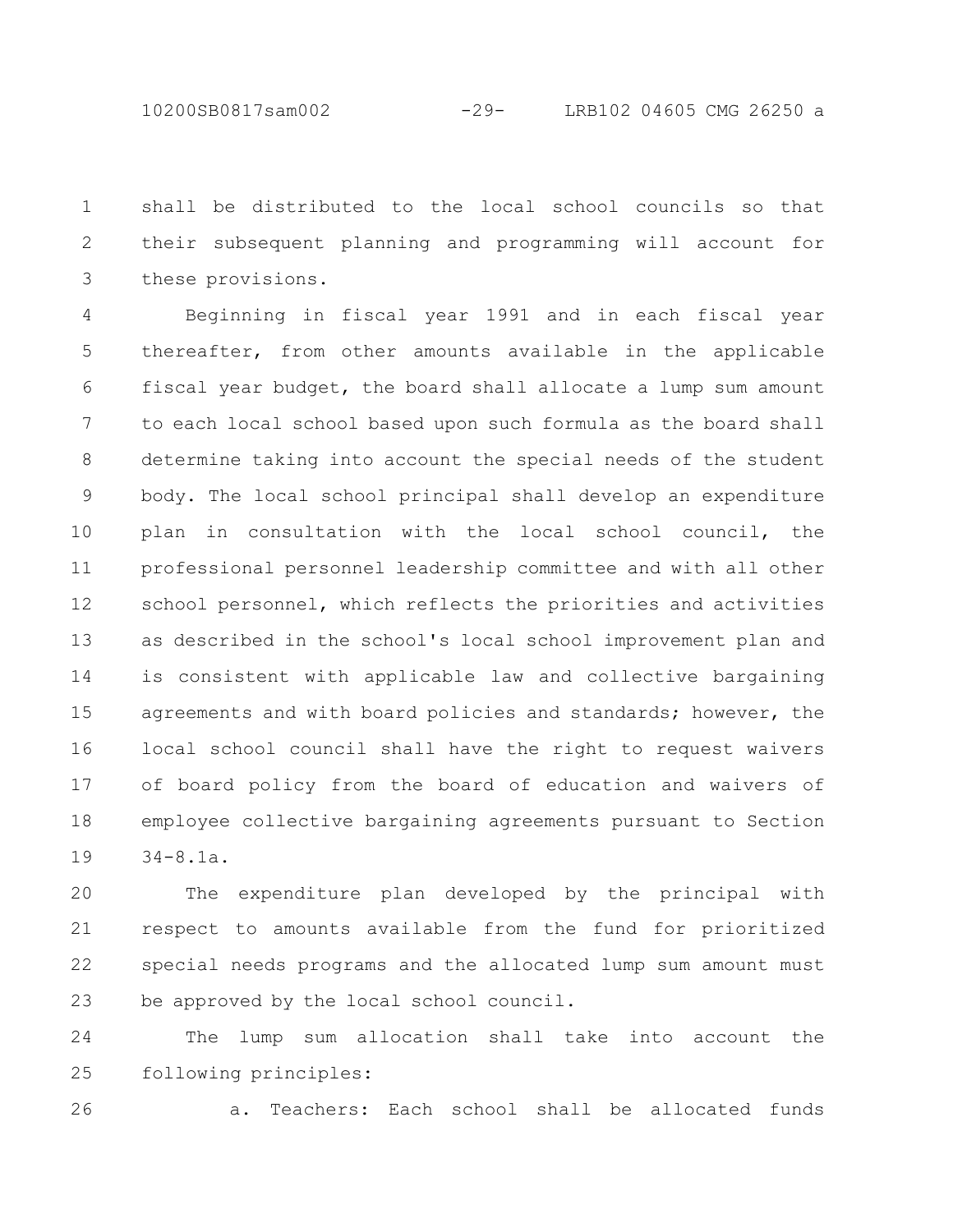10200SB0817sam002 -30- LRB102 04605 CMG 26250 a

equal to the amount appropriated in the previous school year for compensation for teachers (regular grades kindergarten through 12th grade) plus whatever increases in compensation have been negotiated contractually or through longevity as provided in the negotiated agreement. Adjustments shall be made due to layoff or reduction in force, lack of funds or work, change in subject requirements, enrollment changes, or contracts with third parties for the performance of services or to rectify any inconsistencies with system-wide allocation formulas or for other legitimate reasons. 1 2 3 4 5 6 7 8 9 10 11

b. Other personnel: Funds for other teacher certificated and uncertificated personnel paid through non-categorical funds shall be provided according to system-wide formulas based on student enrollment and the special needs of the school as determined by the Board. 12 13 14 15 16

c. Non-compensation items: Appropriations for all non-compensation items shall be based on system-wide formulas based on student enrollment and on the special needs of the school or factors related to the physical plant, including but not limited to textbooks, electronic textbooks and the technological equipment necessary to gain access to and use electronic textbooks, supplies, electricity, equipment, and routine maintenance. 17 18 19 20 21 22 23 24

d. Funds for categorical programs: Schools shall receive personnel and funds based on, and shall use such 25 26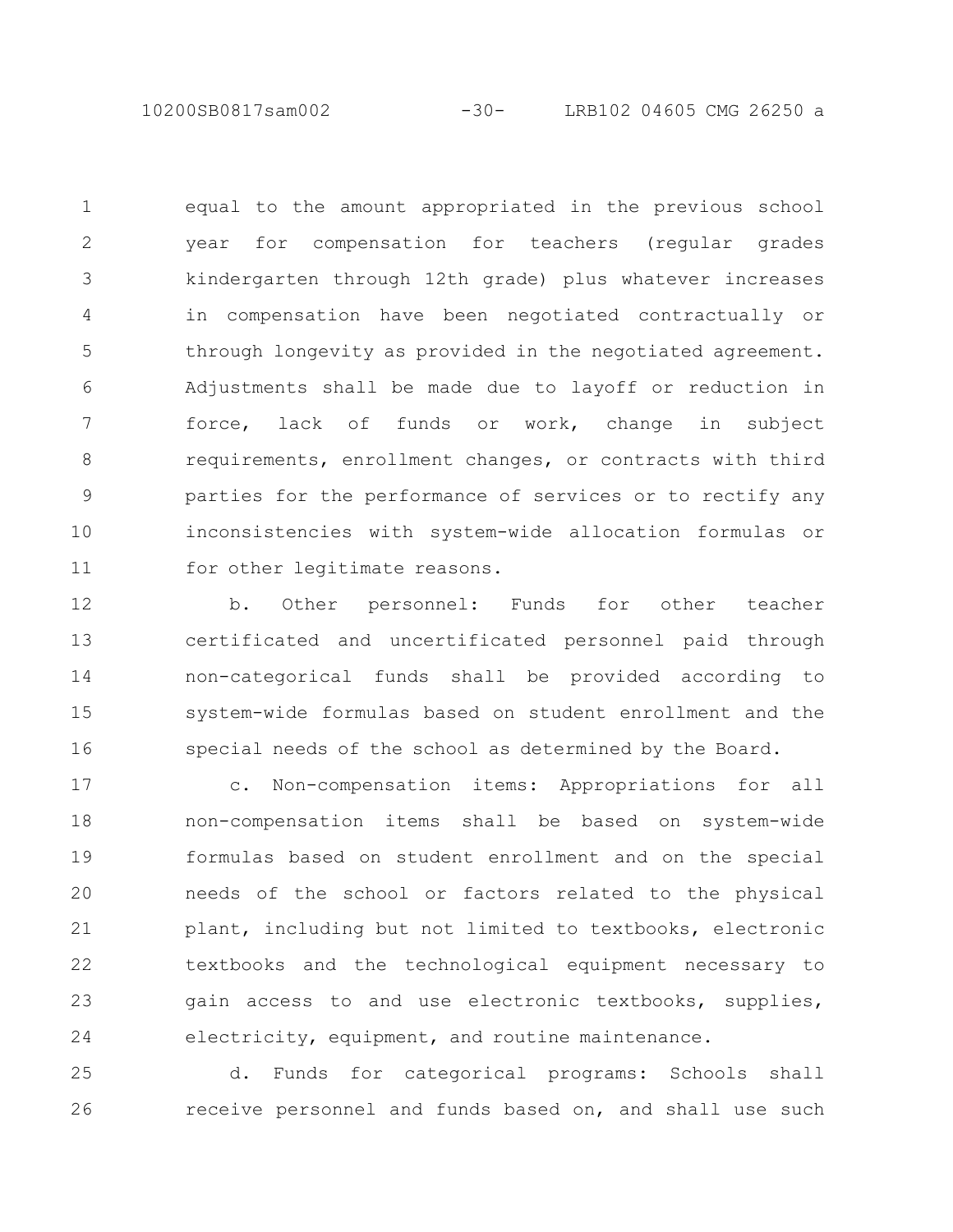10200SB0817sam002 -31- LRB102 04605 CMG 26250 a

personnel and funds in accordance with State and Federal requirements applicable to each categorical program provided to meet the special needs of the student body (including but not limited to, Federal Chapter I, Bilingual, and Special Education). 1 2 3 4 5

d.1. Funds for State Title I: Each school shall receive funds based on State and Board requirements applicable to each State Title I pupil provided to meet the special needs of the student body. Each school shall receive the proportion of funds as provided in Section 18-8 or 18-8.15 to which they are entitled. These funds shall be spent only with the budgetary approval of the Local School Council as provided in Section 34-2.3. 6 7 8 9 10 11 12 13

e. The Local School Council shall have the right to request the principal to close positions and open new ones consistent with the provisions of the local school improvement plan provided that these decisions are consistent with applicable law and collective bargaining agreements. If a position is closed, pursuant to this paragraph, the local school shall have for its use the system-wide average compensation for the closed position. 14 15 16 17 18 19 20 21

f. Operating within existing laws and collective bargaining agreements, the local school council shall have the right to direct the principal to shift expenditures within funds. 22 23 24 25

26

g. (Blank).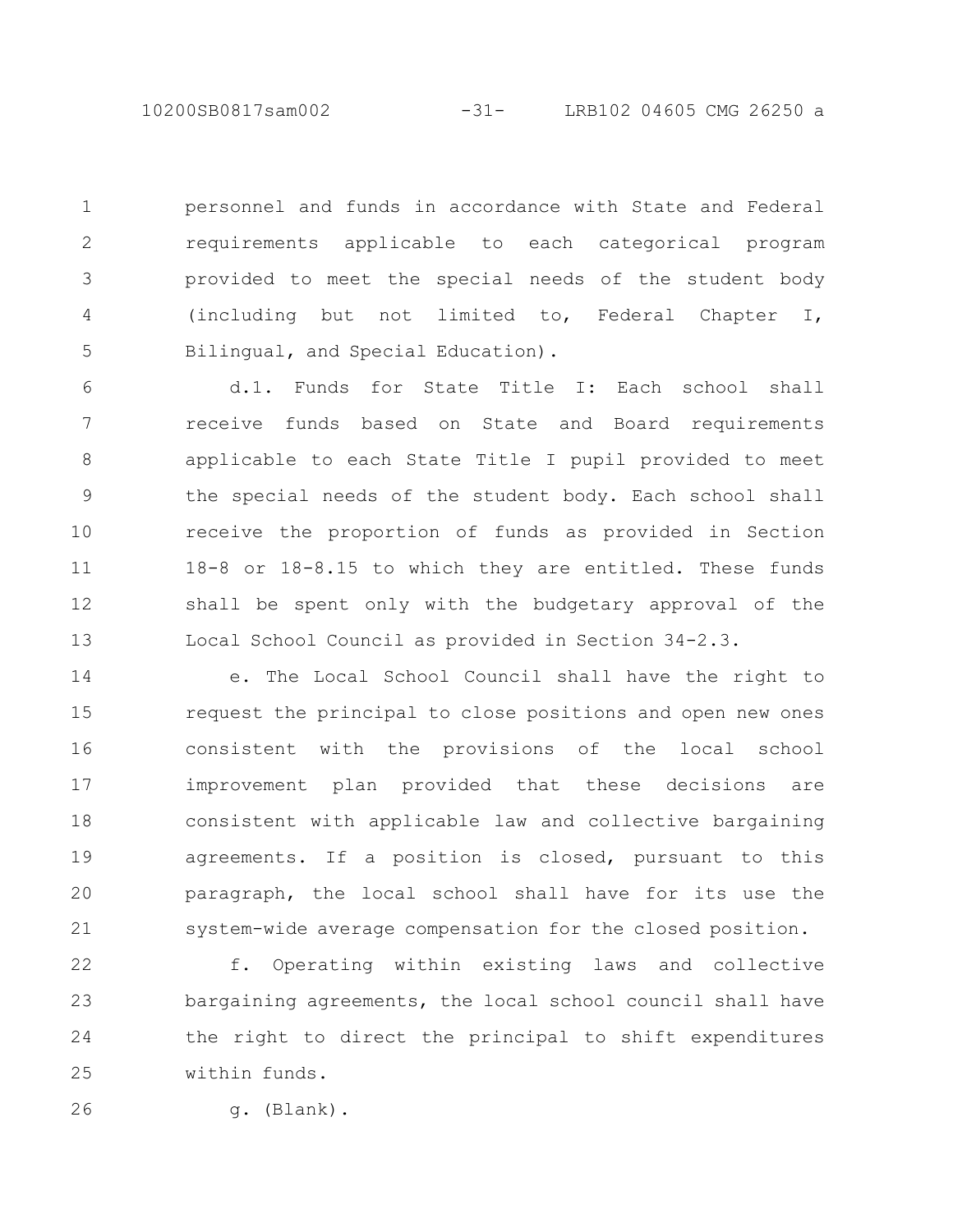10200SB0817sam002 -32- LRB102 04605 CMG 26250 a

Any funds unexpended at the end of the fiscal year shall be available to the board of education for use as part of its budget for the following fiscal year. 1 2 3

5. To make recommendations to the principal concerning textbook selection and concerning curriculum developed pursuant to the school improvement plan which is consistent with systemwide curriculum objectives in accordance with Sections 34-8 and 34-18 of the School Code and in conformity with the collective bargaining agreement. 4 5 6 7 8 9

6. To advise the principal concerning the attendance and disciplinary policies for the attendance center, subject to the provisions of this Article and Article 26, and consistent with the uniform system of discipline established by the board pursuant to Section 34-19. 10 11 12 13 14

7. To approve a school improvement plan developed as provided in Section 34-2.4. The process and schedule for plan development shall be publicized to the entire school community, and the community shall be afforded the opportunity to make recommendations concerning the plan. At least twice a year the principal and local school council shall report publicly on progress and problems with respect to plan implementation. 15 16 17 18 19 20 21 22

8. To evaluate the allocation of teaching resources and other certificated and uncertificated staff to the attendance center to determine whether such allocation is consistent with and in furtherance of instructional objectives and school 23 24 25 26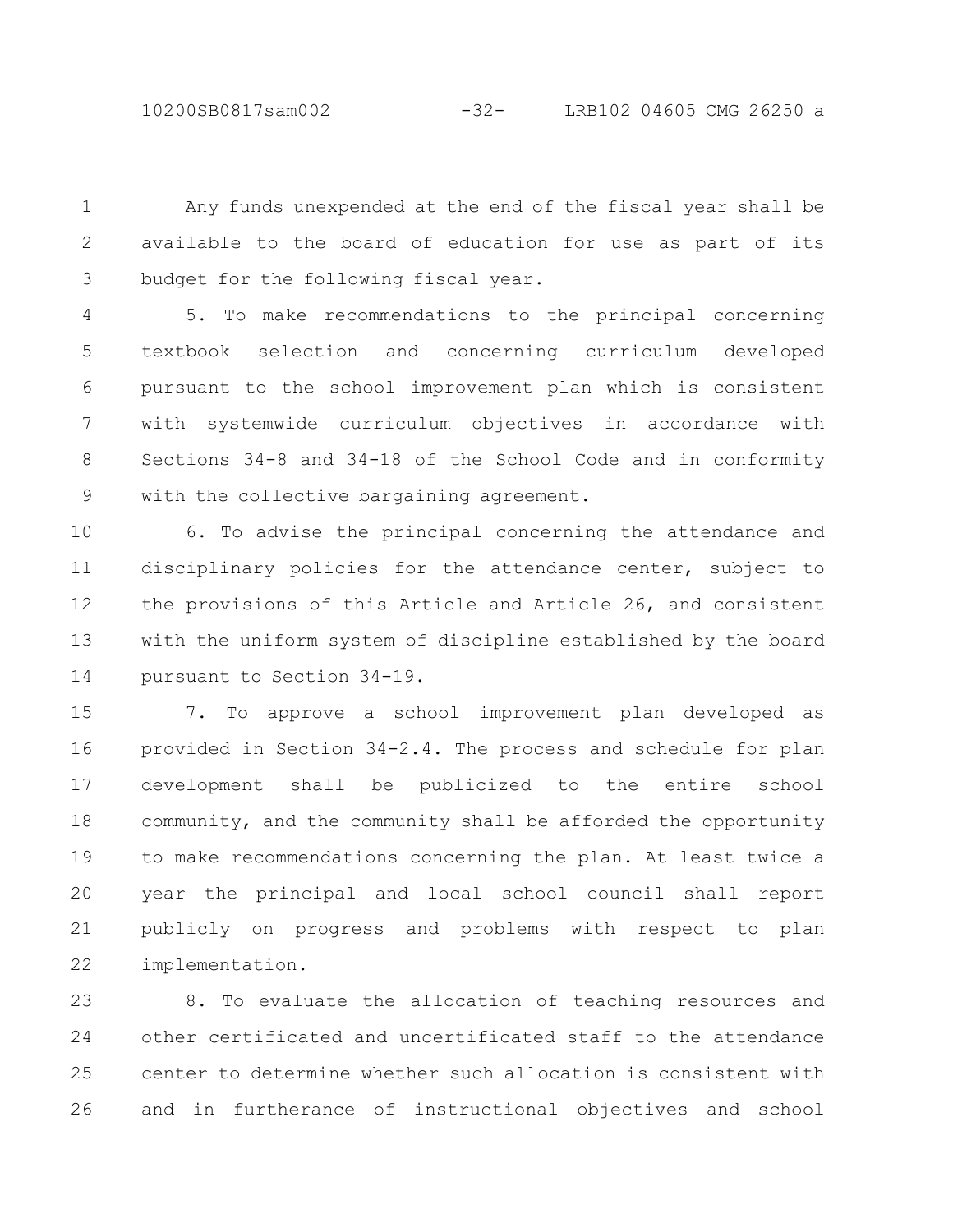10200SB0817sam002 -33- LRB102 04605 CMG 26250 a

programs reflective of the school improvement plan adopted for the attendance center; and to make recommendations to the board, the general superintendent and the principal concerning any reallocation of teaching resources or other staff whenever the council determines that any such reallocation is appropriate because the qualifications of any existing staff at the attendance center do not adequately match or support instructional objectives or school programs which reflect the school improvement plan. 1 2 3 4 5 6 7 8 9

9. To make recommendations to the principal and the general superintendent concerning their respective appointments, after August 31, 1989, and in the manner provided by Section 34-8 and Section 34-8.1, of persons to fill any vacant, additional or newly created positions for teachers at the attendance center or at attendance centers which include the attendance center served by the local school council. 10 11 12 13 14 15 16 17

10. To request of the Board the manner in which training and assistance shall be provided to the local school council. Pursuant to Board guidelines a local school council is authorized to direct the Board of Education to contract with personnel or not-for-profit organizations not associated with the school district to train or assist council members. If training or assistance is provided by contract with personnel or organizations not associated with the school district, the period of training or assistance shall not exceed 30 hours 18 19 20 21 22 23 24 25 26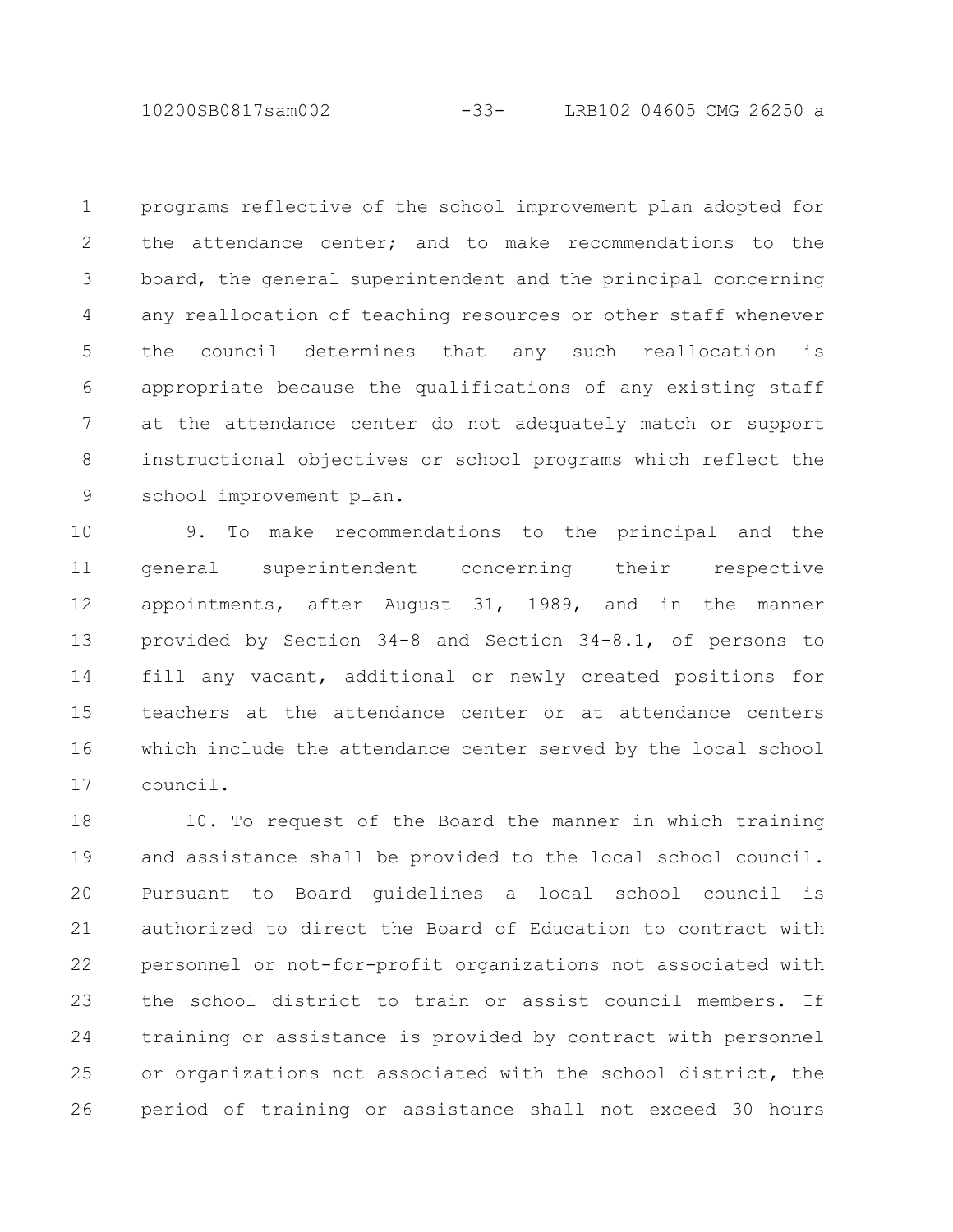10200SB0817sam002 -34- LRB102 04605 CMG 26250 a

during a given school year; person shall not be employed on a continuous basis longer than said period and shall not have been employed by the Chicago Board of Education within the preceding six months. Council members shall receive training in at least the following areas: 1 2 3 4 5

6

1. school budgets;

2. educational theory pertinent to the attendance center's particular needs, including the development of the school improvement plan and the principal's performance contract; and 7 8 9 10

11

3. personnel selection.

Council members shall, to the greatest extent possible, complete such training within 90 days of election. 12 13

11. In accordance with systemwide guidelines contained in the System-Wide Educational Reform Goals and Objectives Plan, criteria for evaluation of performance shall be established for local school councils and local school council members. If a local school council persists in noncompliance with systemwide requirements, the Board may impose sanctions and take necessary corrective action, consistent with Section 34-8.3. 14 15 16 17 18 19 20 21

12. Each local school council shall comply with the Open Meetings Act and the Freedom of Information Act. Each local school council shall issue and transmit to its school community a detailed annual report accounting for its activities programmatically and financially. Each local school 22 23 24 25 26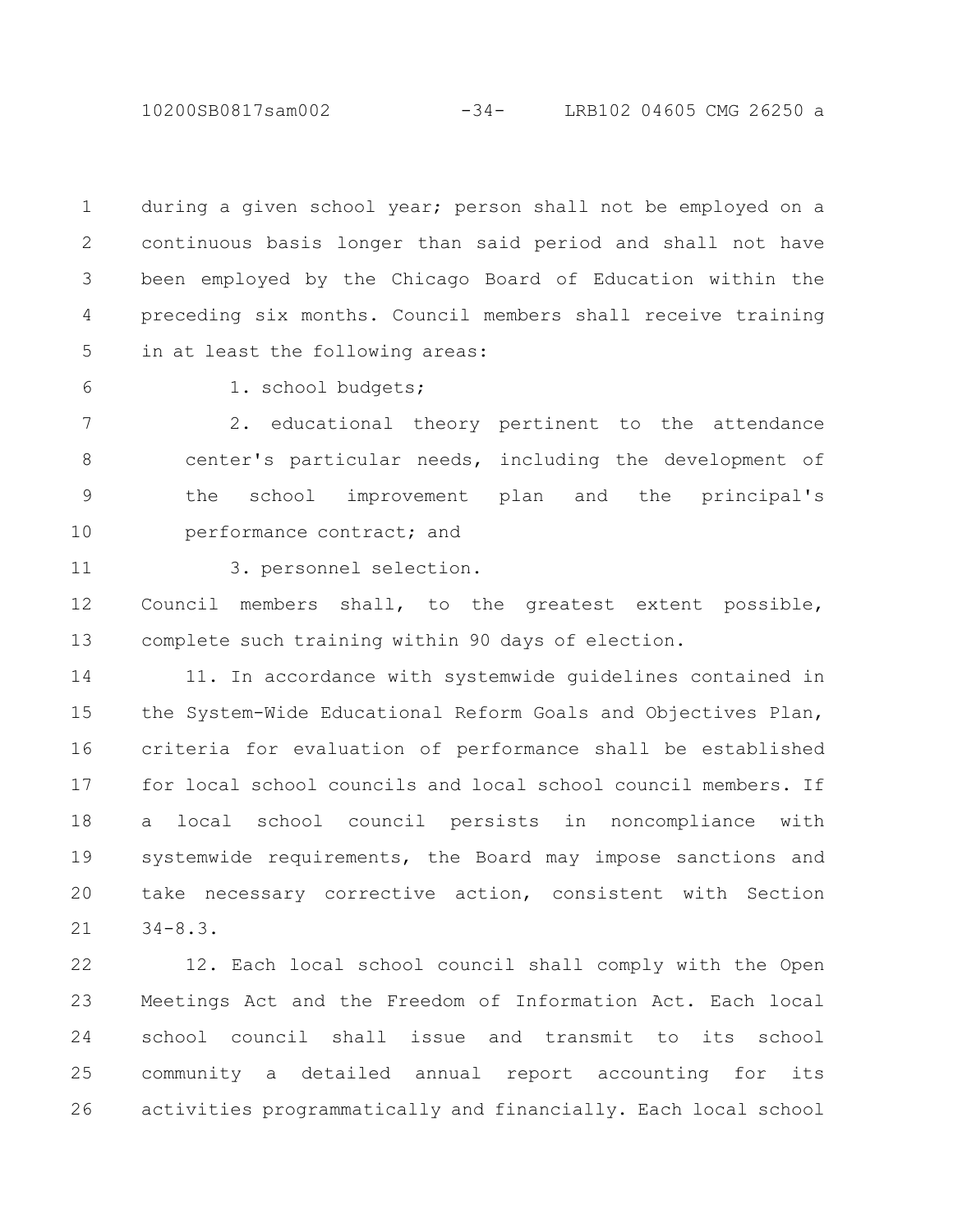10200SB0817sam002 -35- LRB102 04605 CMG 26250 a

council shall convene at least 2 well-publicized meetings annually with its entire school community. These meetings shall include presentation of the proposed local school improvement plan, of the proposed school expenditure plan, and the annual report, and shall provide an opportunity for public comment. 1 2 3 4 5 6

13. Each local school council is encouraged to involve additional non-voting members of the school community in facilitating the council's exercise of its responsibilities. 7 8 9

14. The local school council may adopt a school uniform or dress code policy that governs the attendance center and that is necessary to maintain the orderly process of a school function or prevent endangerment of student health or safety, consistent with the policies and rules of the Board of Education. A school uniform or dress code policy adopted by a local school council: (i) shall not be applied in such manner as to discipline or deny attendance to a transfer student or any other student for noncompliance with that policy during such period of time as is reasonably necessary to enable the student to acquire a school uniform or otherwise comply with the dress code policy that is in effect at the attendance center into which the student's enrollment is transferred; and (ii) shall include criteria and procedures under which the local school council will accommodate the needs of or otherwise provide appropriate resources to assist a student from an indigent family in complying with an applicable school 10 11 12 13 14 15 16 17 18 19 20 21 22 23 24 25 26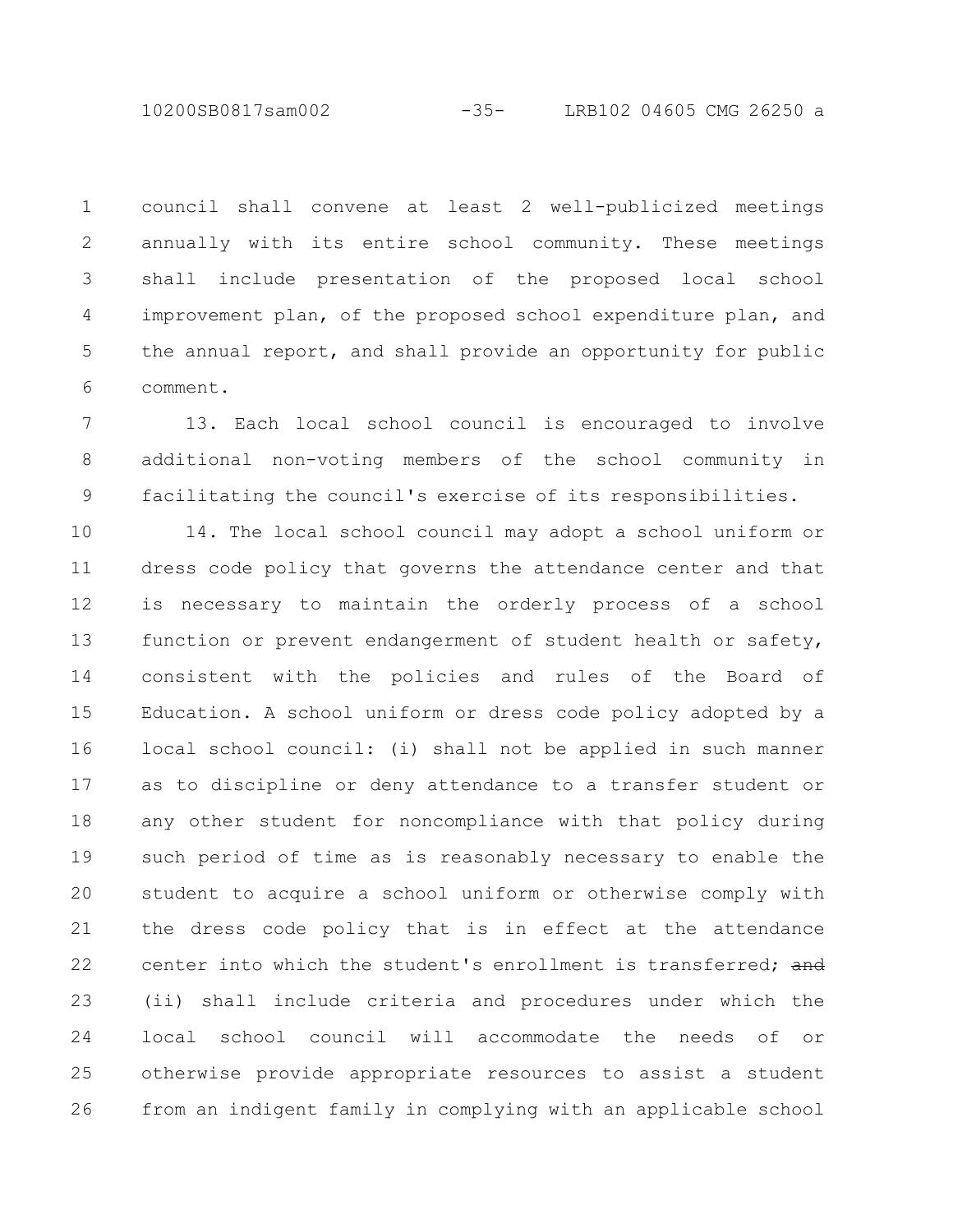10200SB0817sam002 -36- LRB102 04605 CMG 26250 a

uniform or dress code policy; and (iii) shall not include or apply to hairstyles, including hairstyles historically associated with race, ethnicity, or hair texture, including, but not limited to, protective hairstyles such as braids, locks, and twists. A student whose parents or legal guardians object on religious grounds to the student's compliance with an applicable school uniform or dress code policy shall not be required to comply with that policy if the student's parents or legal guardians present to the local school council a signed statement of objection detailing the grounds for the objection. If a local school council does not comply with the requirements and prohibitions set forth in this paragraph 14, the attendance center is subject to the penalty imposed pursuant to subsection (a) of Section 2-3.25. 1 2 3 4 5 6 7 8 9 10 11 12 13 14

15. All decisions made and actions taken by the local school council in the exercise of its powers and duties shall comply with State and federal laws, all applicable collective bargaining agreements, court orders and rules properly promulgated by the Board. 15 16 17 18 19

15a. To grant, in accordance with board rules and policies, the use of assembly halls and classrooms when not otherwise needed, including lighting, heat, and attendants, for public lectures, concerts, and other educational and social activities. 20 21 22 23 24

15b. To approve, in accordance with board rules and policies, receipts and expenditures for all internal accounts 25 26